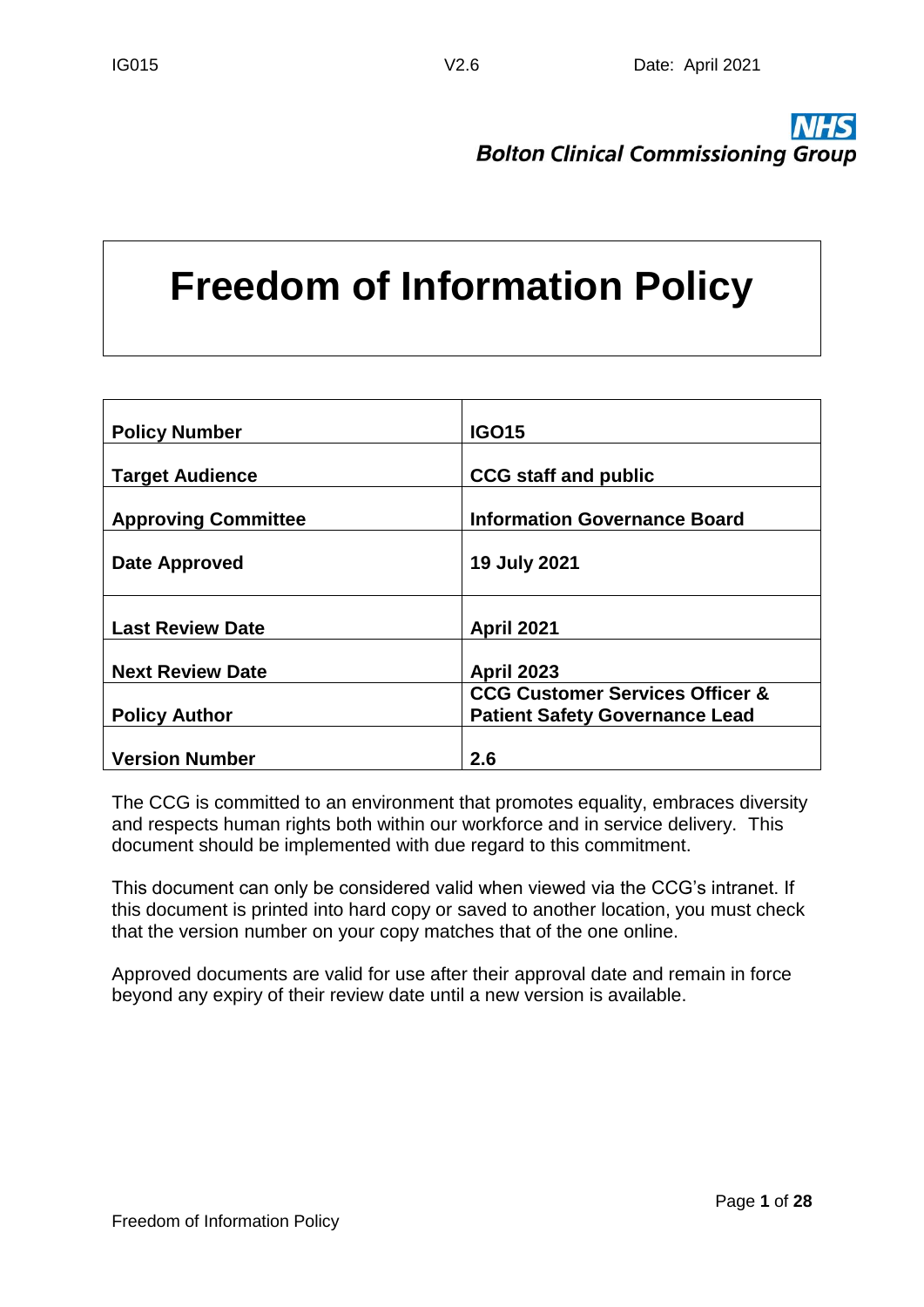# **Version Control Sheet**

| <b>Version</b> | <b>Date</b>      | <b>Reviewed</b><br><b>By</b>                 | <b>Comment</b>                                                                                                                                                                                     |  |
|----------------|------------------|----------------------------------------------|----------------------------------------------------------------------------------------------------------------------------------------------------------------------------------------------------|--|
| 1.0            | March<br>2015    | Carol<br>Goodridge &<br><b>NW CSU</b>        | For review by Bolton CCG Executive<br>Committee 11.3.15                                                                                                                                            |  |
| 1.1            | 27.3.15          | Exec Team                                    | Policy approved by CCG Executive                                                                                                                                                                   |  |
| 1.2            | 26.6.15          | Diane<br>Sankey                              | Policy reference changed from IGO14 to<br>IGO15 following discussion with IG Steering<br>Group June 15                                                                                             |  |
| 1.3            | 21.3.16          | <b>GMSS</b>                                  | Review and amendments made                                                                                                                                                                         |  |
| 2.0            | 20.01.17         | <b>GMSS</b>                                  | FOI regulations review and updates made                                                                                                                                                            |  |
| 2.1            | February         | Carol<br>Goodridge                           | Minor amendments and new flow chart                                                                                                                                                                |  |
| 2.2            | 22.3.17          | <b>Mike</b><br>Robinson &<br>Diane<br>Sankey | Minor amendments to updated 7 policy                                                                                                                                                               |  |
| 2.2            | 7.4.17           | Conflicts of<br>Interest<br>Committee        | Approved by Committee 7.4.17                                                                                                                                                                       |  |
| 2.3            | December<br>2019 | Carol<br>Goodridge                           | Removal of GMSS references and update.                                                                                                                                                             |  |
| 2.4            | August<br>2020   | Carol<br>Goodridge                           | Review and update Policy                                                                                                                                                                           |  |
| 2.5            | April 2021       | Carol<br>Goodridge<br>and Diane<br>Sankey    | Review and update Policy. Change<br>approving Committee from Conflicts of<br>Interests Cttee to Info Gov Board, routine<br>authorisation of FOIs undertaken by Patient<br>Safety & Governance Lead |  |
| 2.6            | 19.7.21          | <b>IG Board</b>                              | <b>Approved Policy</b>                                                                                                                                                                             |  |

| Analysis of Effect | By: Diane Sankey | Date: 23.04.21 |
|--------------------|------------------|----------------|
| completed:         |                  |                |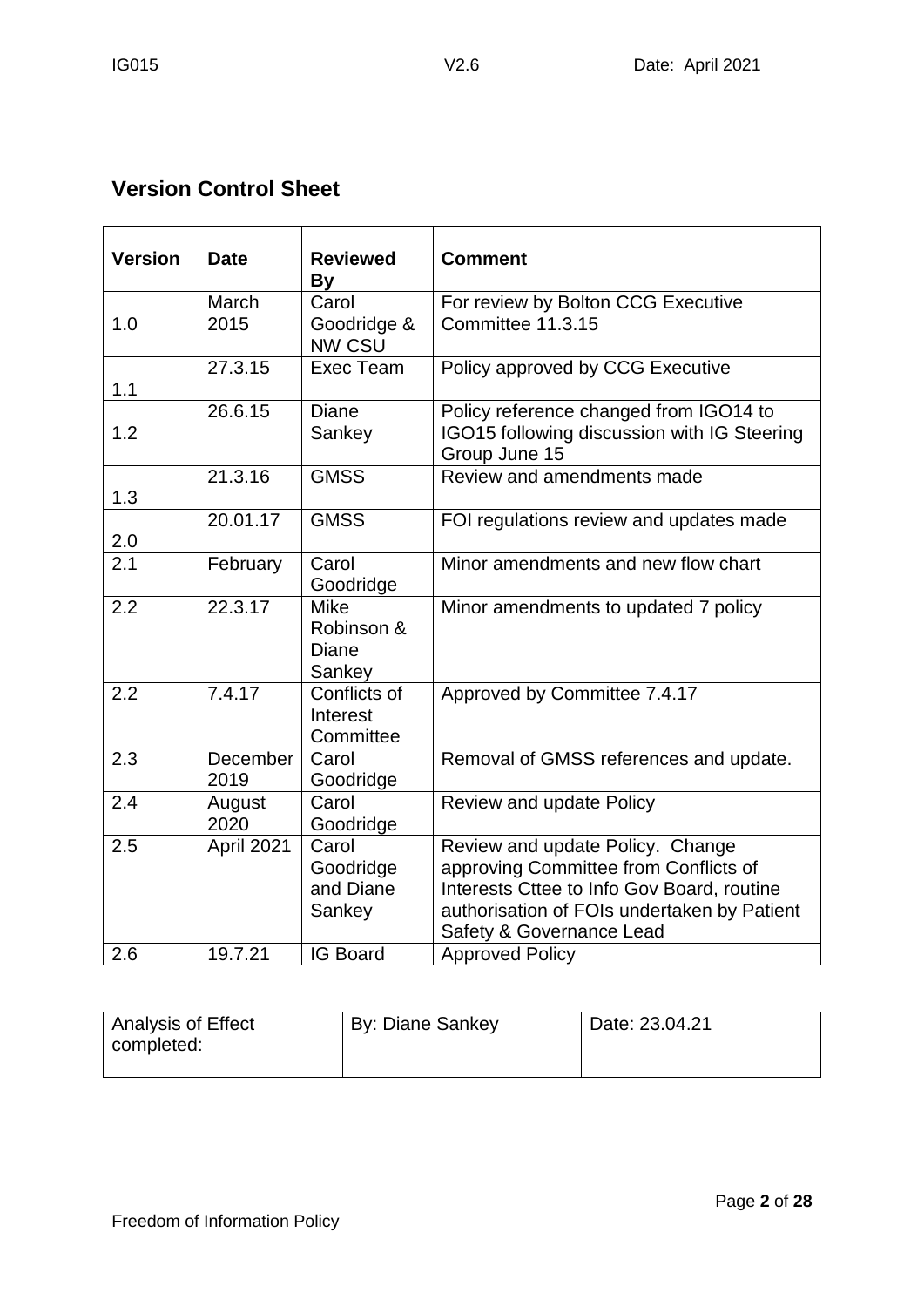# **Table of Contents**

| 2.      |      |                                                |  |
|---------|------|------------------------------------------------|--|
| 3.      |      |                                                |  |
| 4.      |      |                                                |  |
| 5.      |      |                                                |  |
| 6.      |      |                                                |  |
| $7_{-}$ |      |                                                |  |
| 8.      |      |                                                |  |
|         |      |                                                |  |
|         | 9.12 |                                                |  |
|         | 9.13 |                                                |  |
|         | 9.14 |                                                |  |
|         | 9.15 |                                                |  |
|         | 9.16 |                                                |  |
|         | 9.17 |                                                |  |
|         | 9.18 |                                                |  |
|         | 9.19 |                                                |  |
|         |      |                                                |  |
|         |      |                                                |  |
|         |      |                                                |  |
|         |      |                                                |  |
|         |      |                                                |  |
|         |      |                                                |  |
|         |      |                                                |  |
|         |      |                                                |  |
|         |      |                                                |  |
|         |      | 19. Review …………………………………………………………………………………… 18 |  |
|         |      |                                                |  |
|         |      |                                                |  |
|         |      |                                                |  |
|         |      |                                                |  |

#### Appendices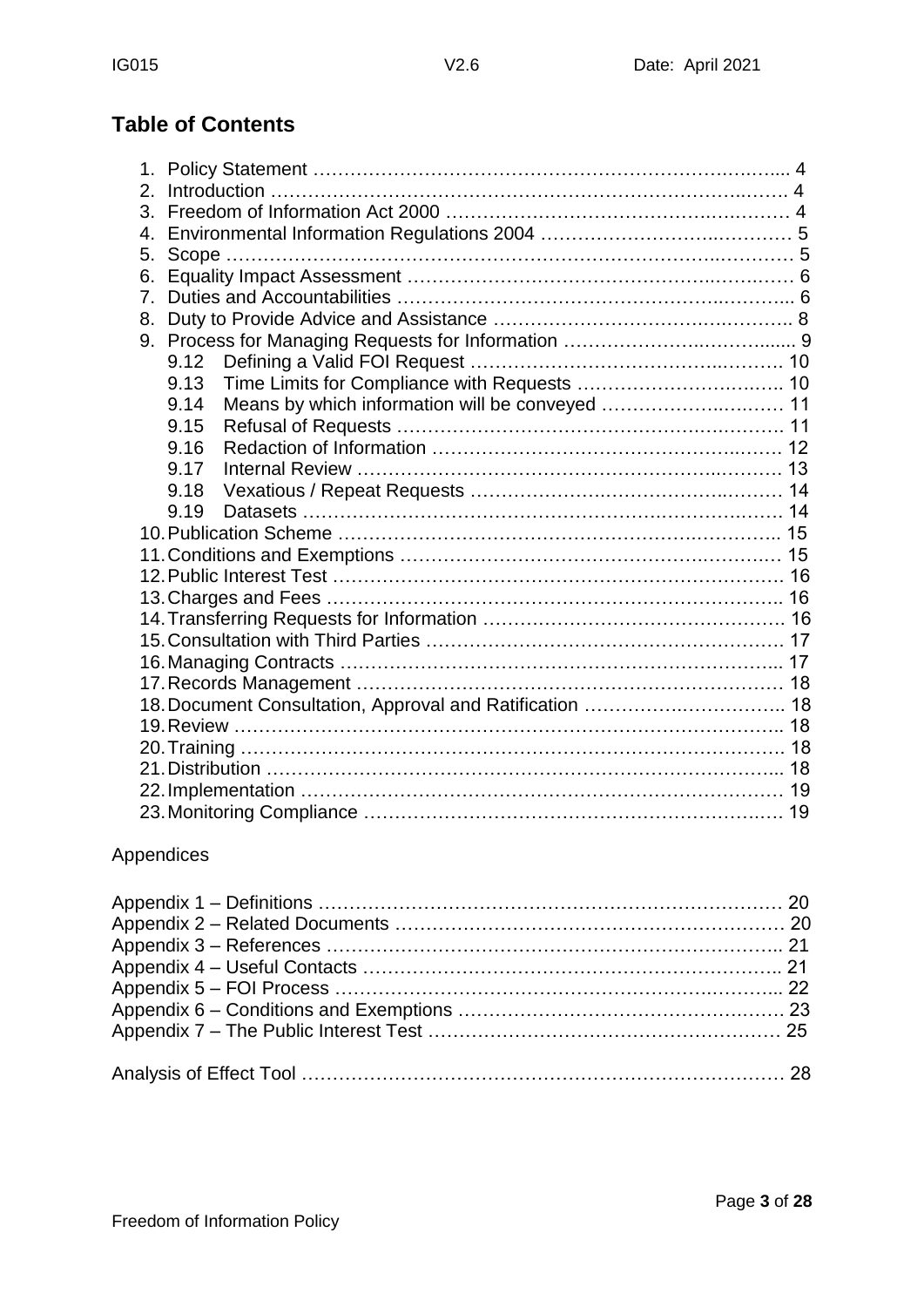## **1. Policy Statement**

- 1.1 NHS Bolton Clinical Commissioning Group will use all appropriate and necessary means to comply with its obligations under the Freedom of Information (FOI) Act 2000 (hereafter referred to as the Act).
- 1.2This policy is guided by the associated Codes of Practice issued by Lord Chancellor's Department under sections 45(5) and 46(6) of the Act.
- 1.3This policy will be published on the CCG website.

## **2. Introduction**

- 2.1It is the duty of each NHS body to establish and keep in place arrangements for the purpose of monitoring and improving the quality of healthcare provided by and for that body. The CCG is committed to this duty and its implementation.
- 2.2The CCG supports the Government's commitment to greater openness in the public sector. The Act will further this aim of greater openness, by enabling members of the public to be able to access documents and as such scrutinise and question the decisions of public authorities more closely and ensure that the services provided are properly delivered. The CCG wishes to create a climate of openness and dialogue with all of its stakeholders. Improved access to information about the CCG will help to support this aim.
- 2.3The CCG will make such information available in a range of formats as required to meet the needs of the person requesting the information.
- 2.4The CCG believes that individuals also have a right to privacy and confidentiality. This policy does not overturn the common law duty of confidence or the statutory provisions that prevent disclosure of personal identifiable information. The release of such information is covered by the Data Protection Act 2018 and General Data Protection Regulations (GDPR) and is dealt with in other relevant policies including the Confidentiality and Data Protection Policy (IG002). However, some personal information may be released under the provisions of the Act.
- 2.5The CCG believes that public authorities should be allowed to discharge their functions effectively. This means that we will use the exemptions contained in the Act where either:
	- an absolute exemption applies; or
	- where a qualified exemption can reasonably be applied in terms of the public interest in disclosure.

# **3 The Freedom of Information Act 2000 (FOI)**

3.1The main features of the FOI Act are:

A general right of access to information held by public authorities.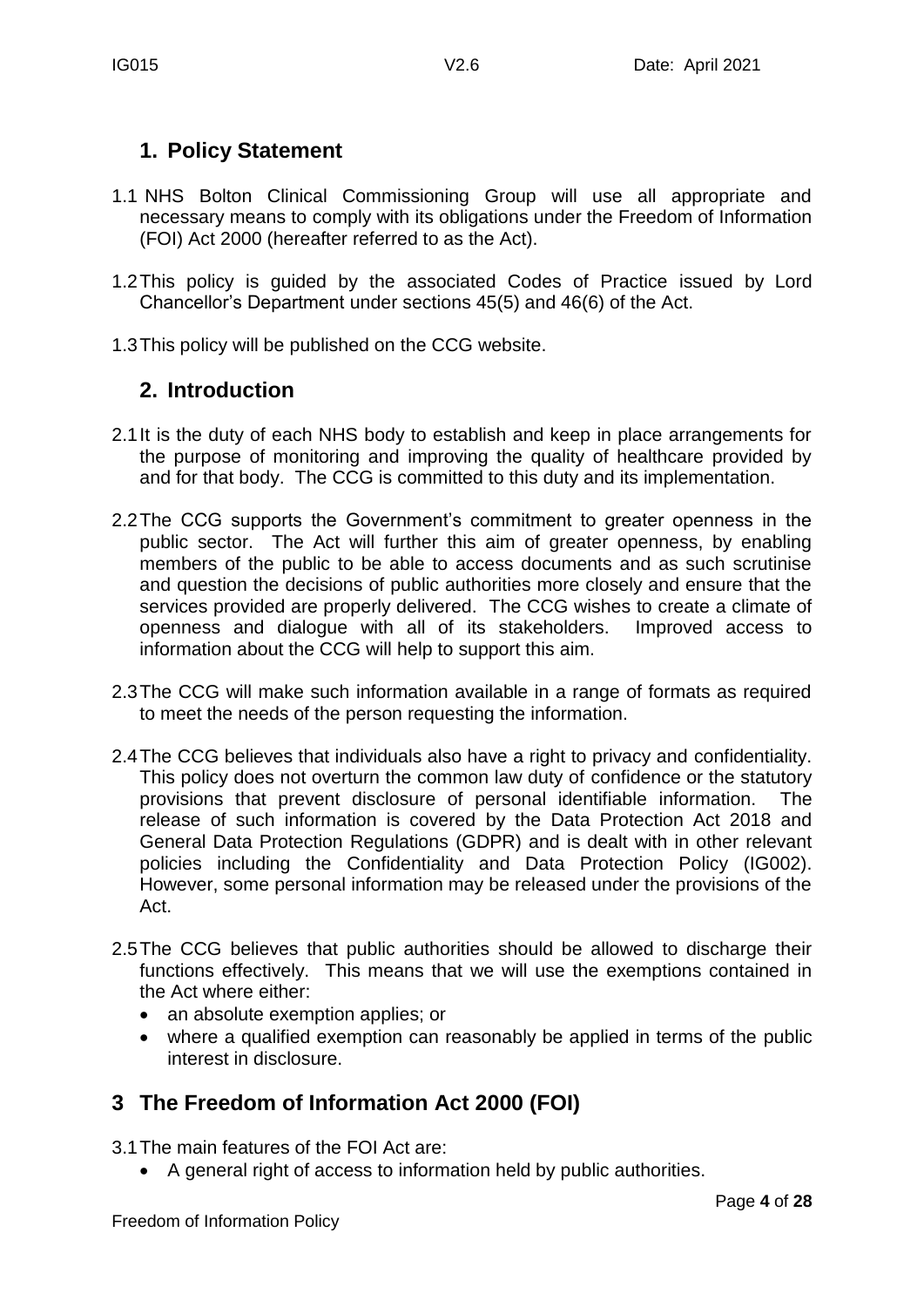- Set out exemptions from the duty to provide information.
- Place a requirement on public authorities to exercise discretion; they may have to determine not only whether an exemption applies but also the extent to which it may apply (some exemptions are conditional and depend on where the balance of 'public interests lie').
- Make arrangements in respect of costs and fees.
- Place a duty on public authorities to adopt publication schemes.
- Public authorities must make arrangements for enforcement and appeal.
- Place a duty to provide advice and assistance to people who wish to make, or have made requests for information, and
- Outlines Codes of Practice.
- 3.2The FOI legislation is wholly retrospective and applies to all information held by public authorities regardless of its date. It does not oblige public authorities to retain information which is no longer useful to the authority.
- 3.3The FOI Act is overseen by the Information Commissioner who has the ability to monitor organisational compliance, issue undertakings, serve information and enforcement notices and, if needed, initiate court proceedings to ensure compliance.

# **4 Environmental Information Regulations 2004**

- 4.1The CCG recognises that in addition to the Act, there is also an obligation on public authorities to respond to requests for environmental information under the Environmental Information Regulations (EIR) 2004.
- 4.2The CCG will, as far as possible, respond to requests for environmental information using the same procedures as for responding to Freedom of Information (FOI) requests, while recognising that there are some differing regulations between EIR and FOI on the provision of information. These include rules governing what environmental information may be disclosed (exceptions under EIR) and the requirement to respond to requests for environmental information whether the request is in writing or verbal form.

# **5 Scope**

5.1This policy provides a framework within which the CCG will ensure compliance with the requirements of the Act and will underpin any operational procedures and activities connected with the implementation of the Act.

5.2The aims of this policy are to:

- ensure all FOI requests are dealt with consistently and receive a high quality response;
- ensure that the CCG complies with all relevant laws, regulations and guidance;
- provide clear routes for members of the public to make contact with the CCG so that they can appropriately request documents and information;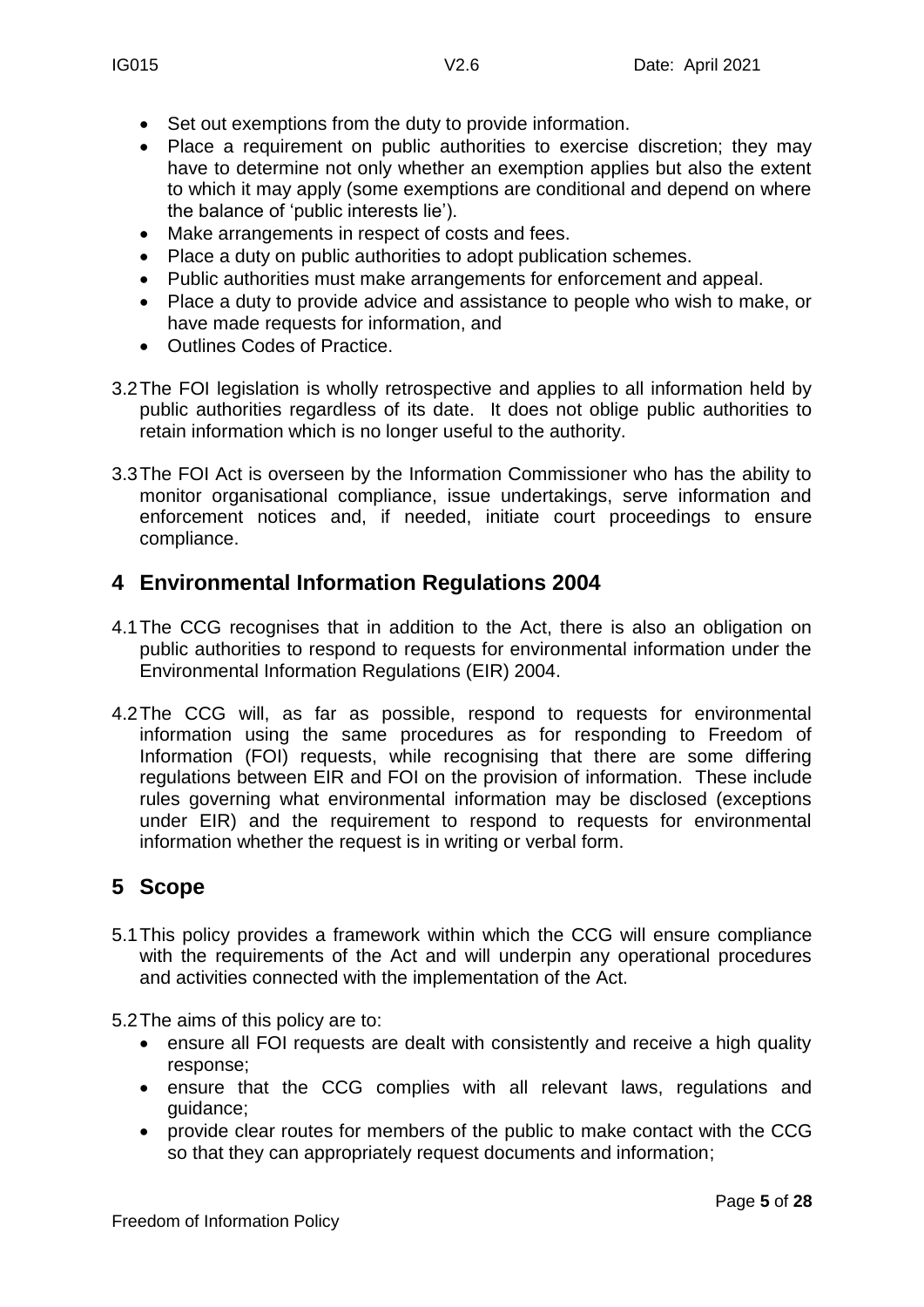- ensure the CCG's publication scheme is up to date in order to provide access to information and to lessen the number of requests the public have to make;
- ensure the necessary internal structures are in place for the Act to be complied with;
- ensure staff at all levels are aware of their responsibilities with regards to the Act;
- **e** ensure timescales are met;
- ensure the CCG's Board is informed of the operation of the Act and the implications for the organisation.
- 5.3The Act applies to all recorded information held by the CCG. Information can be held in any form including recordings or notes of telephone calls, file notes, the internet / intranet and any other service the CCG may introduce in the future.
- 5.4This policy applies to those members of staff that are employed by the CCG, both permanent and non-permanent, and for whom the CCG has legal responsibility, including contractors and those who undertake work on behalf of contractors.

# **6 Equality Impact Assessment (EIA)**

- 6.1All public bodies have statutory duties under the Race Relations (Amendment) Act 2000, the Disability Discrimination Act 2005 and the Equality Act 2006 to set out arrangements to assess and consult on how their policies and functions impact on race, gender and disability equality, in effect to undertake equality impact assessments on all policies / guidelines and practices. Best practice also suggests that Equality Impact Assessments should be extended to include equality and human rights with regard to age, religion and sexual orientation and as such the CCG have adopted this best practice approach within its EIA as from the date of the adoption of the Policy for the Development and Management of Corporate Documents.
- 6.2This policy has been equality analysed for impact.

# **7 Duties and Accountability**

- 7.1The Chief Officer of the CCG has ultimate responsibility for the organisation's compliance with the Act, supported by the Associate Director of Governance and Safety and the Patient Safety & Governance Lead.
- 7.2All staff, Non-Executive Directors and contractors and those who undertake work on behalf of contractors are obliged to adhere to the CCG's FOI policy in relation to requests for information. They should be familiar with the basic requirements of the Act and aware of their personal responsibilities under this policy.

#### 7.3 **Associate Director Responsibilities**

7.3.1 Approve draft responses to FOI requests relating to their department. This may be delegated to a member of staff within their team.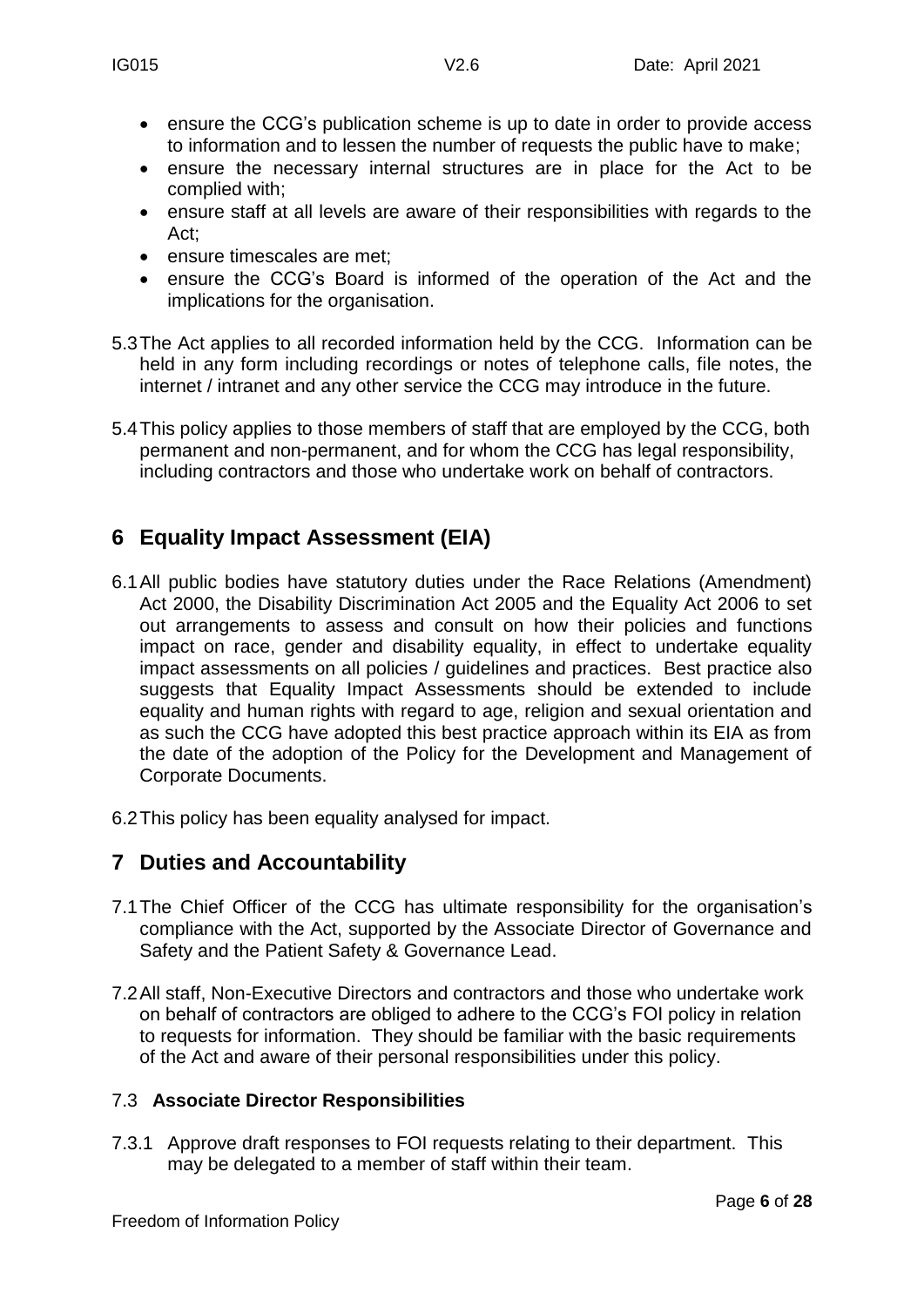- 7.3.2 Checking the accuracy and content of FOI response where deemed necessary
- 7.3.3 Advising the Governance & Safety Team of requests which may be subject to an exemption (or, if they have reason to believe that the disclosure may be used in a contentious or malicious way) and ensuring that they nominate a senior person within the team, department or directorate to act as a single point of contact for the FOI request.
- 7.3.4 Ensuring Directorate records and information is created, maintained, retained and disposed of in accordance with all CCG Records Management Policies, procedures and processes to enable easy identification and retrieval when required.
- 7.3.5 Maintaining up to date information within the Publication Scheme.
- 7.3.6 Acting appropriately to recommendations made by the Governance & Safety Team.
- 7.3.7 Ensuring information held within a directorate is provided to the Governance & Safety Team in line with timescales outlined by them, including any opinion and supporting detail if there is a concern that the information should not be disclosed.
- 7.3.8 Ensuring written requests for information within the directorate that should be dealt with under the Act are referred immediately to the Governance & Safety Team.
- 7.3.9 Providing assistance to the Governance & Safety Team with investigations into appeals and complaints

#### 7.4 **Governance & Safety Team**

7.4.1 The Governance & Safety team will be the first point of contact on all issues in connection with the Act. The Governance & Safety team is responsible for supporting managers in the handling and drafting of responses to all FOI requests.

- 7.4.1 The CCG will ensure it has secure and robust information governance processes in place to ensure it meets its statutory responsibilities.
- 7.4.2 The Governance & Safety Team will provide support in the decision making process and risk assessment in denying any request and claiming a qualified or absolute exemption. The Chief Officer or their deputy will make the final decision.
- 7.4.3 The Governance & Safety Team ensure any action required to comply with the Act is carried out. They also ensure that all processes and procedures put in place have been tested to ensure they meet the requirements of the Act.
- 7.4.4 The Governance & Safety Team will:
	- Provide advice and assistance to applicants requesting information under the Act; discussing the applicants particular requirements e.g. format in which the information is to be provided.
	- Produce and maintain the FOI policy and procedures and ensuring they are available in alternative formats as required.
	- Promote FOI awareness across the CCG through training and the dissemination of the FOI procedures to staff.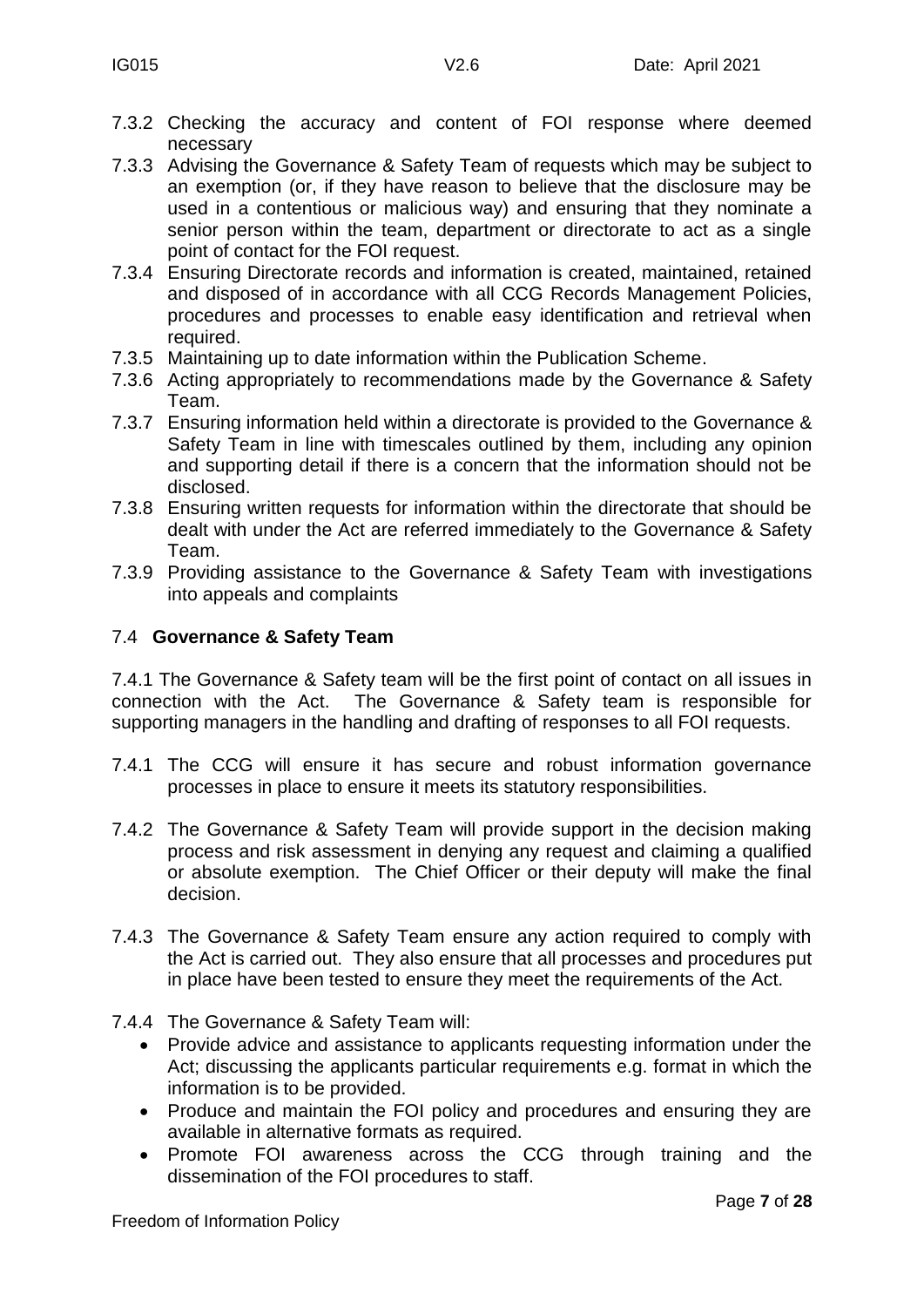- Ensure that all staff and the general public are provided with information about their rights and responsibilities under FOI, in an accessible format.
- Regularly update the Publication Scheme.
- Maintain appropriate records of requests for information.
- Provide a quarterly and annual report on activity to the CCG.

#### 7.5 **Employee Responsibilities**

- 7.5.1 All employees have a legal duty to preserve formal records. Employees must also ensure information is recorded correctly, accurately, adequately named and indexed for easy retrieval or publication. Poor records management practices are not offences in themselves, however they may lead to an inability to comply with requirements of the FOI Act.
- 7.5.2 All employees will, through appropriate training and responsible management, observe all forms of guidance, codes of practice and procedures about the storage, closure, retention and disposal of documents and records.
- 7.5.3 Provide full and appropriate responses to FOI requests within the timescales outlined by the Governance & Safety Team.
- 7.5.4 Undertake any formal FOI training which the CCG deems to be relevant to that person's role.
- 7.5.5 Be aware that ultimately the general public may have access to any piece of information held within the CCG and must pay due regard to how they record information as part of their normal duties.
- 7.5.6 On receipt of a Freedom of Information request or request from a third part for information held by the CCG, notify the Governance & Safety Team at [bolccg.foi@nhs.net.](mailto:bolccg.foi@nhs.net)

## **8. Duty to Provide Advice and Assistance**

- 8.1The CCG will ensure that systems and procedures are in place to provide advice and assistance to members of the public who propose to make, or have made requests for information. This is a duty under section 16 of the Act.
- 8.2The CCG will ensure that the systems and procedures to provide advice and assistance also conform to the Lord Chancellor's Code of Practice issued under section 45 of the Act.

## **9. Process for Managing Requests for Information**

9.1A flow chart showing the process for dealing with an FOI request can be found at Appendix 5.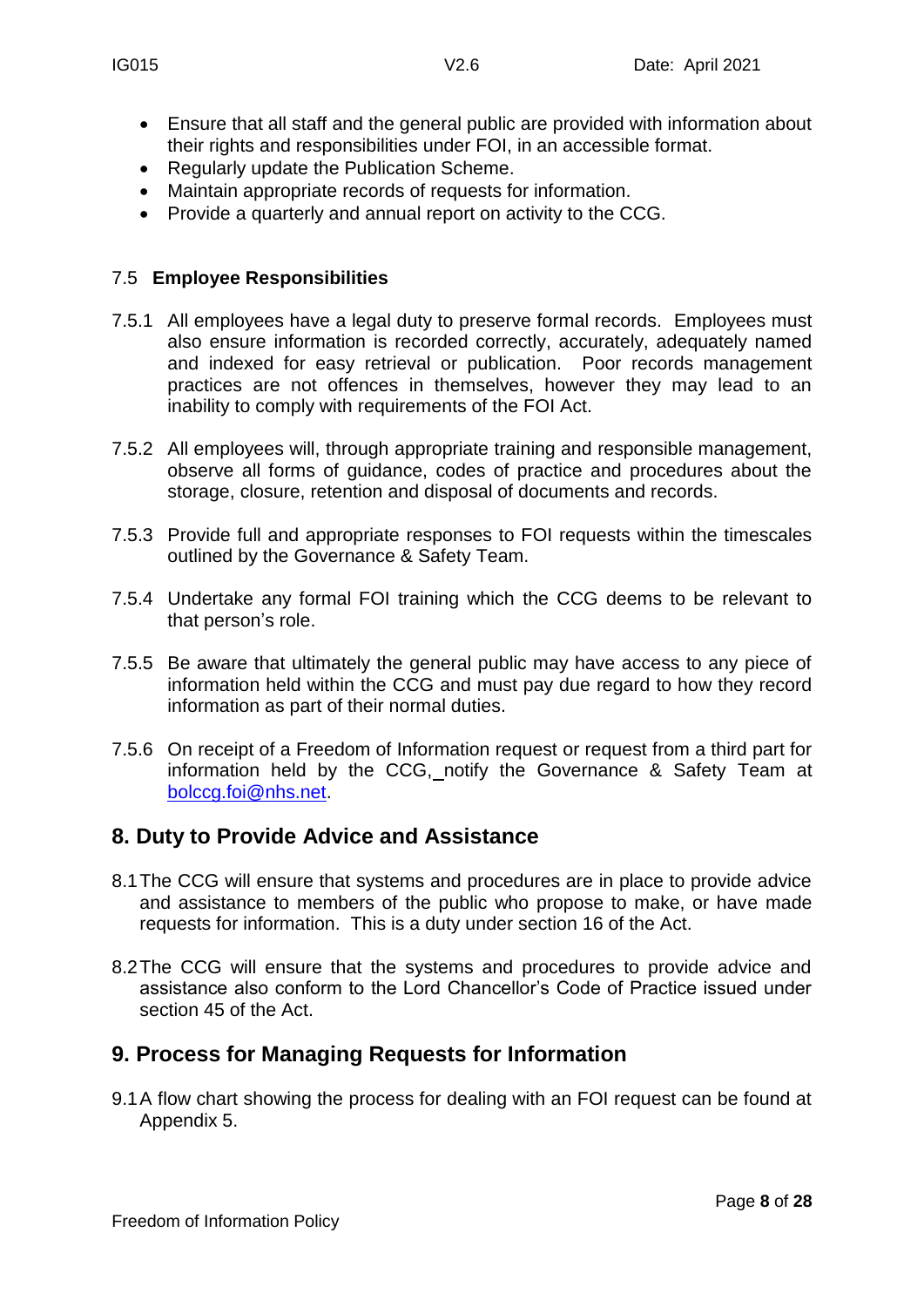- 9.2The CCG has existing processes for providing information to members of the public and other persons which are not superseded by this policy. Requests for information generated as part of the CCG's existing processes may be answered as 'business as usual' if it is deemed reasonable to do so.
- 9.3Requests for information outside of 'business as usual' processes, other legislative access regimes or those specifically defined as FOI requests will be managed by the Governance & Safety team.
- 9.4The FOI Act only covers requests for recorded information and does not cover instances where explanations, opinions, comment, interpretations or unrecorded discussions are requested.
- 9.5Where a request does not give sufficient detail to enable the CCG to process the request, the Governance & Safety Team will contact the applicant and advise them of the information that is required to make their application and offer help with their request.
- 9.6The CCG will accept verbal requests in circumstances where the enquirer would have great difficulty in putting a request in writing. On these occasions, the Governance & Safety Team will note as many details as possible, which must include contact information.
- 9.7Requests for information specifically under the Environmental Information Regulations (EIR) can be accepted verbally. Enquirers should still advised to put their request in writing, as this will ensure there is no ambiguity about their request. Where they still wish to make a verbal request the member of staff taking the call will note as many details as possible, which must include contact information.
- 9.8The Governance & Safety Team will acknowledge receipt of the request within the first three full working days, and provide the documents / information, or an explanation about why the information has not been disclosed within 20 full working days. A working day is defined by the Information Commissioner's Office (ICO) as one day within the working week Monday to Friday.
- 9.9All responses will be approved and signed off by the CCG's Patient Safety & Governance Lead or other appropriate manager or senior manager, as delegated, in their absence.
- 9.10 It might sometimes be necessary to extend this timeframe, for example to assess the public interest in releasing information. In these circumstances the Governance & Safety Team will respond within 40 working days, and notify the requester.
- 9.11 Under the FOI Act, information may be withheld if it is covered by an exemption. There are two categories of exemptions: qualified and absolute. Information covered by a qualified exemption can only be withheld if the public interest in withholding the information is greater than the public interest in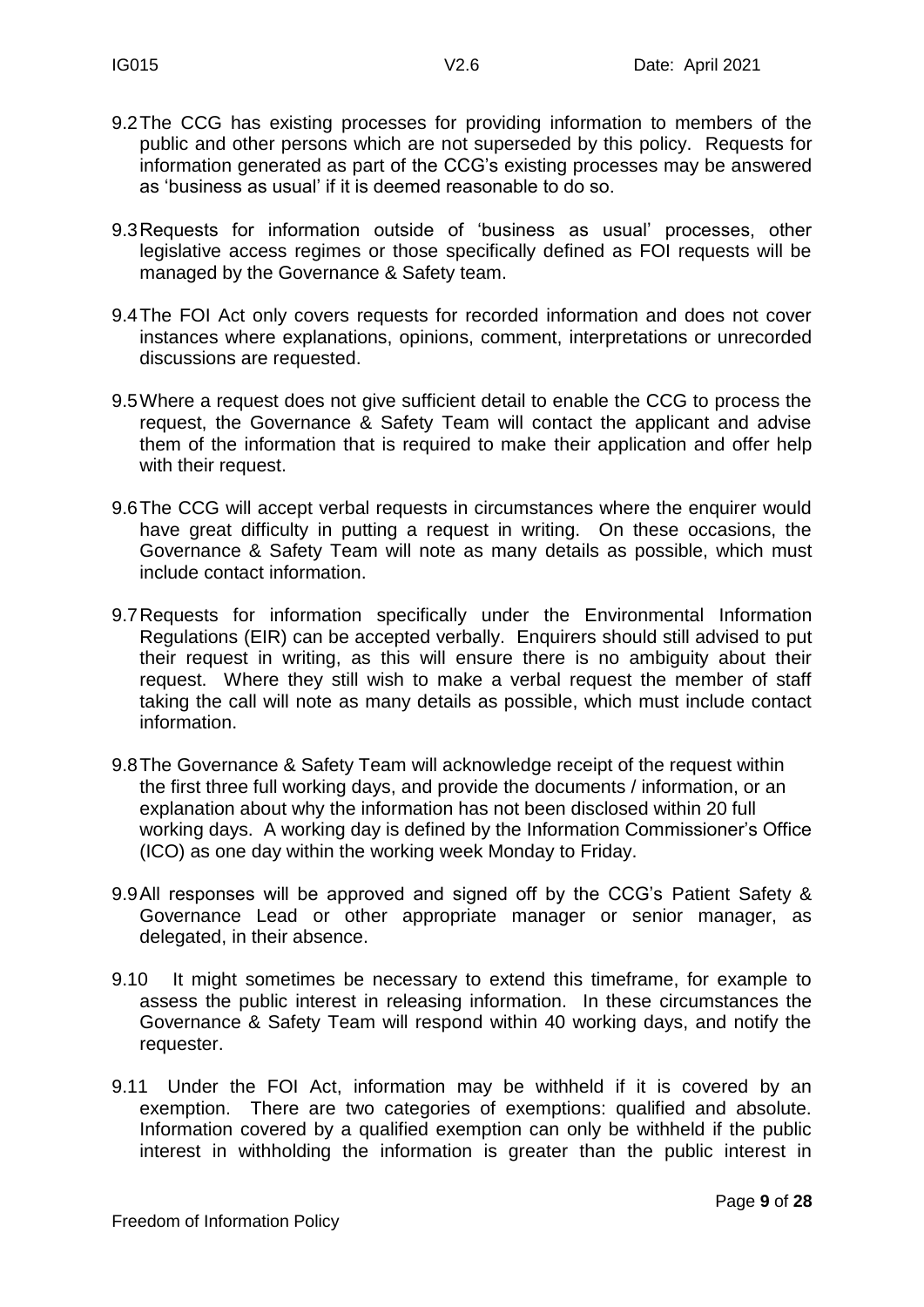releasing it. Information covered by an absolute exemption is not subject to this public interest test and can be withheld.

#### 9.12 **Defining a Valid FOI Request**

9.12.1 As defined in section 8 of the FOI Act, to meet all the retirements of a valid FOI request, a request must:

- Be in writing.
- State the name of the applicant and a valid address for correspondence (email address is valid).
- Describe the information requested.
- Be received in a legible form.
- Be capable of being used for subsequent reference.
- 9.12.1 The term 'in writing' covers requests submitted by letter and electronic form, including those sent via Social Media (e.g. Twitter and Facebook) and the request does not have to make any direct reference to the Act, or be the sole or main theme of the requester's correspondence.
- 9.12.2 There will be two potential exceptions to the need for a request to be put in writing (see paragraphs 9.6 and 9.7).
- 9.12.3 When determining whether or not a name and/or address is valid, where a requester's name is an obvious pseudonym or only includes a part of their real name (e.g. Joe@123 or Bloggs@456) then the request will only be valid if their real name is visible elsewhere in the body of the request (e.g. signed from Joe Bloggs)
- 9.12.4 A request also becomes valid when:
	- The Freedom of Information Act is mentioned in correspondence.
	- When information cannot be supplied under another legislative access regime or Business as Usual criteria within 20 working days.
- 9.12.5 The CCG will not recognise a request as being valid if it has been copied (e.g. 'cc'd' into an email addressed to someone other than the CCG) into a request or piece of correspondence from an individual to another person or public authority.
- 9.12.6 Contact details are outlined in Appendix 4.

#### 9.13 **Time Limits for Compliance with Requests**

- 9.13.1 The CCG has systems and procedures to ensure that it complies with the duty to confirm or deny whether it holds requested information, and to provide a response to requests within the statutory timeframe of twenty working days from the point of a valid request being received.
- 9.13.2 If the information requested by the applicant incurs a charge or a fee and the applicant has paid this, the period from when the applicant received the fees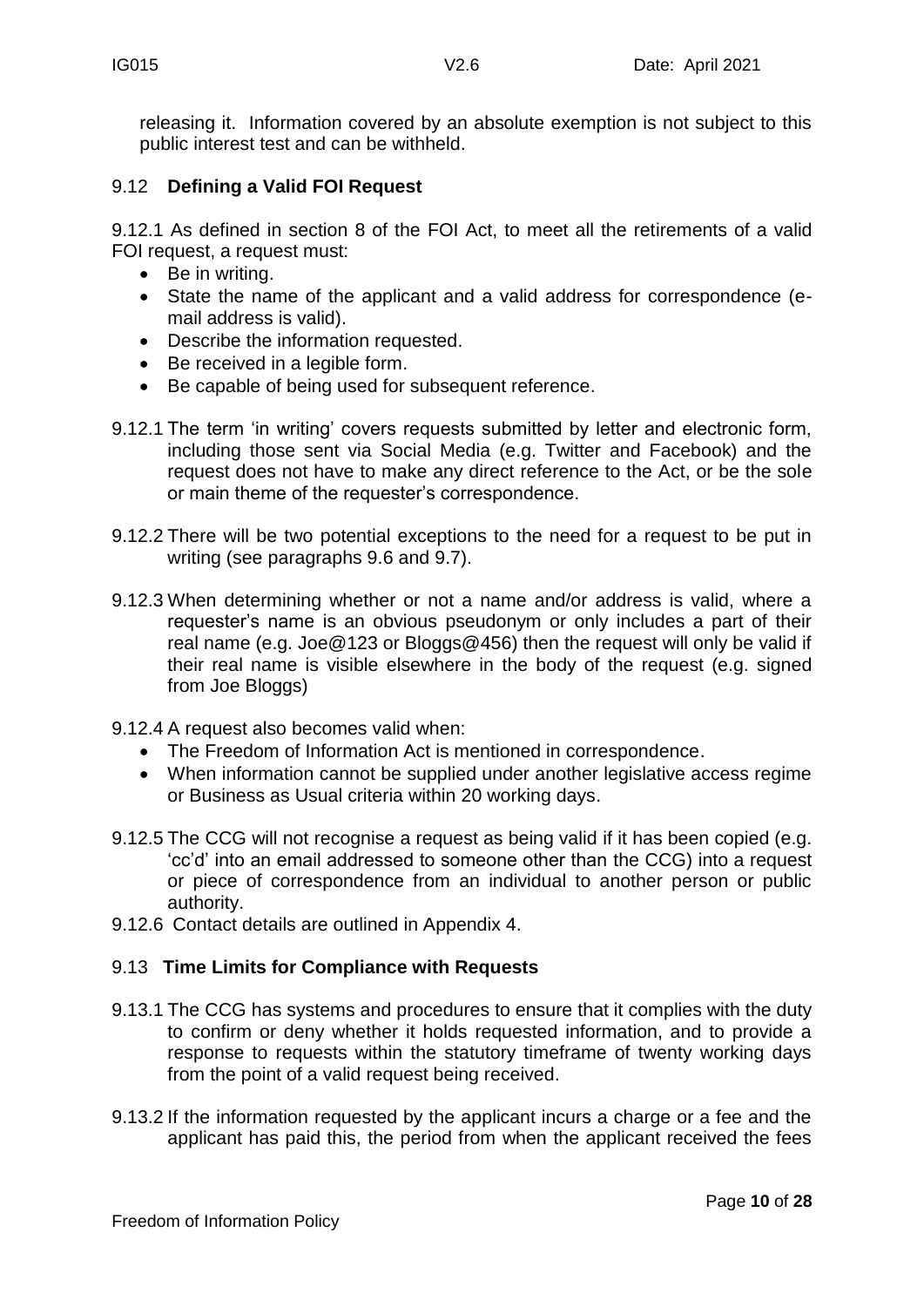notice to when they paid the fee is disregarded for the purposes of calculating the twentieth working day following receipt.

9.13.3 The CCG may choose to apply an exemption to any information, to refuse a request if it is vexatious or repeated, or exceeds the appropriate limit for costs of compliance. A formal refusal notice must be issued within twenty working days informing the applicant of this decision.

#### 9.14 **Means by which information will be provided**

- 9.14.1 When an applicant, on making their request for information, expresses a preference for communication by any one or more of the following means;
	- a copy of the information in permanent form or in another form acceptable by the applicant;
	- a reasonable opportunity to inspect the record containing the information; and
	- the provision of a digest or summary of the information in permanent form or in another form acceptable to the applicant The CCG, so far as is reasonably practicable, will accommodate that preference.
- 9.14.2 In deciding whether it is reasonably practicable to communicate information by a particular means, the CCG will consider all the circumstances, including the cost of doing so. If it is decided that it is not reasonably practicable to comply with any preference expressed by the applicant, the applicant will be notified of the reasons and the CCG will provide the information by such means which are reasonable in the circumstances.

## 9.15 **Refusal of Requests**

- 9.15.1 As indicated above, the duty to confirm or deny the existence of information or provide the information to the applicant does not arise if the CCG:
	- applies an exemption under Part II of the Act.
	- Has issued a fees notice under section 9 of the Act and the fee has remained unpaid after a three month period.
	- Estimates that the cost of compliance with the request for information exceeds the appropriate limit.
	- Can demonstrate that the request for information is vexatious or repeated.
- 9.15.2 If the CCG intends to refuse a request for information, the applicant will be informed of the reasons for this decision within 20 working days. The applicant will also be informed of their rights, conferred by section 50 of the Act, to appeal to the Information Commissioner against the decision if the applicant is not satisfied with the outcome of the internal complaints procedure.
- 9.15.3 If the CCG decides to refuse to confirm or deny whether it holds the information requested and/or to refuse to provide that information, an exemption notice will be issued to the applicant within 20 working days which will: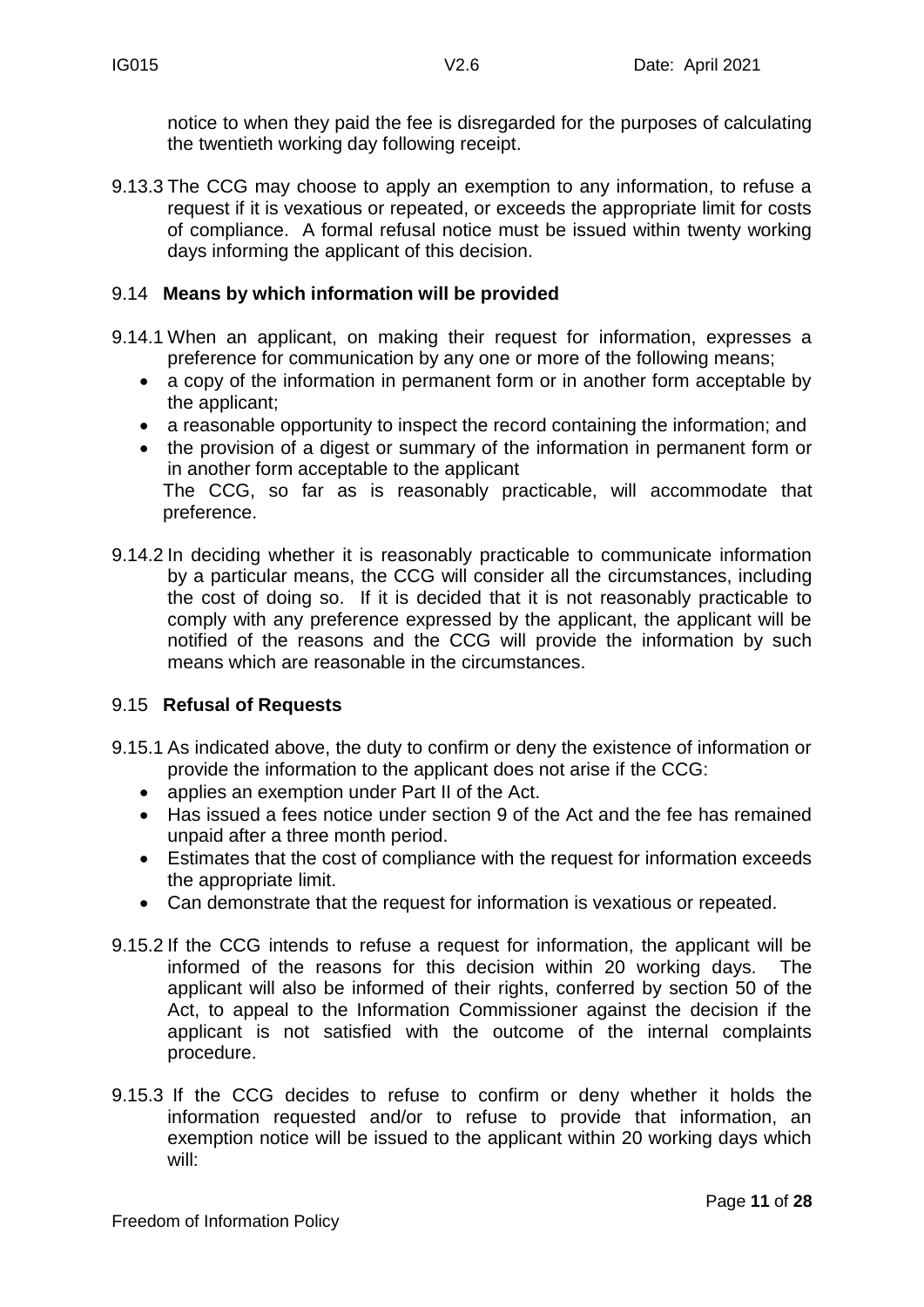- state the fact;
- specify the exemption in question; and
- explain why the exemption applies.
- 9.15.4 If the CCG is unable to reach a decision on the application of an exemption within the 20 working day period then the applicant will be given notice that no decision has been reached and an estimate of the date by which the CCG expects that the decision will have been reached.
- 9.15.5 As indicated by the Lord Chancellor's Code of Practice, issued under section 45 of the Act, the CCG will endeavour to make such estimates realistic and reasonable. If an estimate is exceeded, the applicant will be given a reason for the delay and offered an apology. If the CCG find, whilst considering the public interest, that the estimate is proving unrealistic, the applicant will be kept informed. The CCG will keep a record of instances where estimates are exceeded, and where this happens more than occasionally, take steps to identify any problems and rectify them.
- 9.15.6 If applying a qualified exemption under section 2 of the Act using the "public interest test", the CCG will, in its notice to the applicant, state the reasons for claiming:
	- that, in all the circumstances of the case, the public interest in maintaining the exclusion of the duty to confirm or deny outweighs the public interest in disclosing whether the information is held; or
	- that, in all the circumstances of the case, the public interest in maintaining the exemption outweighs the public interest in disclosing the information.
- 9.15.7 The notice should not involve the disclosure of information which would itself be exempt information.
- 9.15.8 If the CCG refuses a request because it can be demonstrated that it is vexatious or repeated and a notice has already been issued to the applicant stating this fact, a further notice is not required.
- 9.15.9 The CCG will keep a record of all notices issued to refuse requests for information.

#### 9.16 **Redaction of Information**

- 9.16.1 Redaction is a process which is carried out to make information unreadable or remove exempt information from a document. However, if so much information is deemed to be exempt and the document becomes illegible the entire document should be withheld.
- 9.16.2 The exemption under which the information has been redacted must be stated for every exemption.
- 9.16.3 A 'clean' (requested information which has not been redacted) copy of the requested information must be provided to the Governance & Safety Team as well as the redacted copy.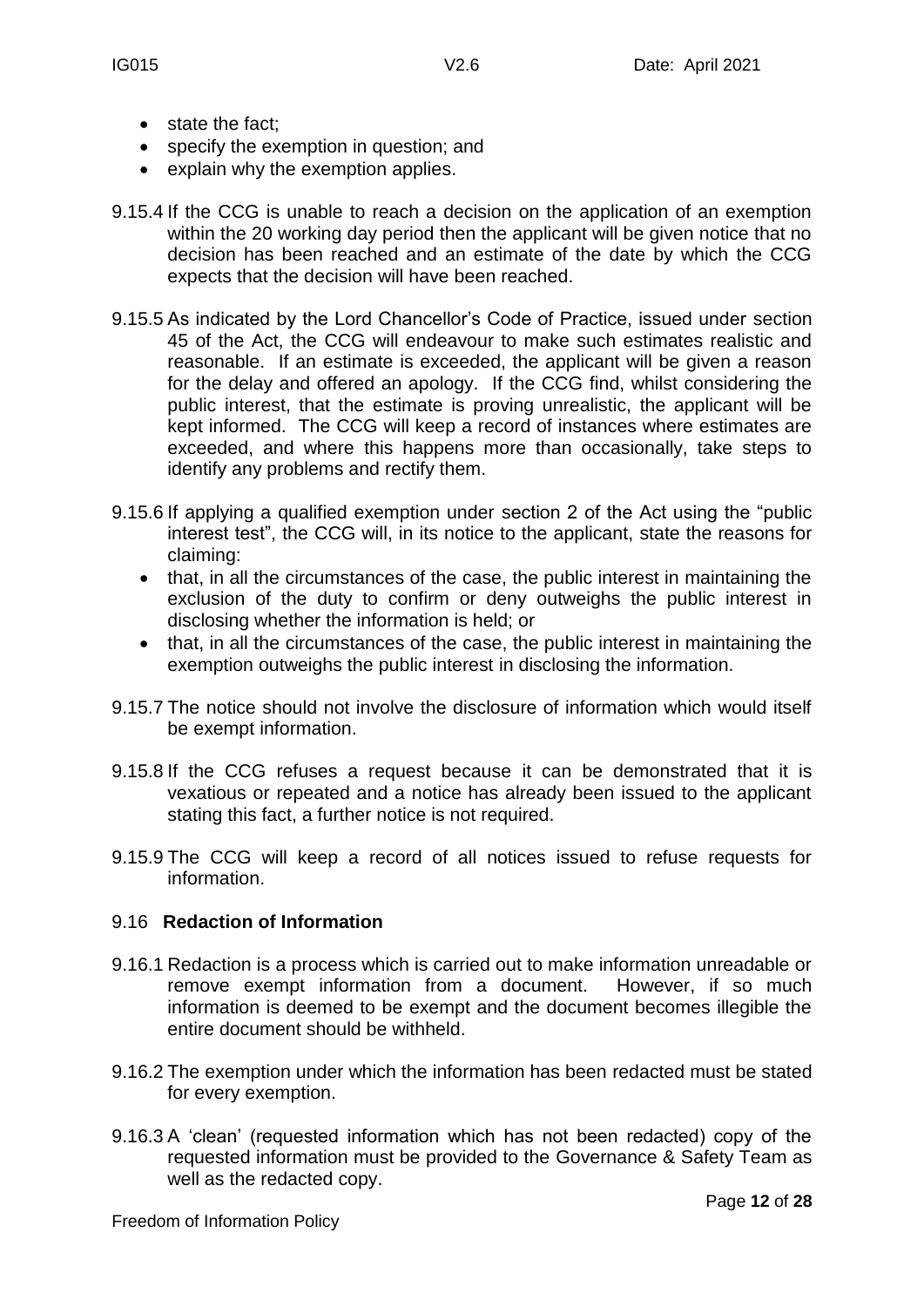#### 9.17 **Internal Review**

- 9.17.1 Although a public body is not legally required to have an internal review procedure, the section 45 Code of Practice makes it clear that it is good practice to have a review procedure in place.
- 9.17.2 Applicants are able to ask the CCG for an internal review if they are dissatisfied with the response to a request or the handling of a request.
- 9.17.3 The review will consider:
	- whether the complainant was given adequate advice and guidance about their request for information;
	- whether the procedures for responding to requests for information were followed correctly in this instance;
	- whether, if an exemption was applied, the reasons were explained adequately to the complainant.
- 9.17.4 Internal reviews should be conducted by a person who was not party to the original decision on whether to release the information requested.
- 9.17.5 An internal review must be a fair and impartial review of the decisions made during the original decision of whether to release the information. The person conducting the review must consider the information released against the information requested and make a full review of the papers associated with the original application.
- 9.17.6 It is best practice that the internal reviewer discusses the decisions made with the staff member, or members, who dealt with the original application in order to build a full picture as to how decisions were made.
- 9.17.7 The circumstances relating to the original decision may have changed between the time the CCG made its decision about a request and the time it undertakes an internal review. The ICO guidance states that public bodies should reconsider the exemption and the public interest test on the basis of the circumstances as they existed at the time of the request, or at least within the agreed time frames.
- 9.17.8 The Act does not stipulate a time limit for completion of an internal review but the section 45 Code states that they should be dealt with in a reasonable time and the ICO recommend that:
	- reviews should be completed within 20 working days of receiving the complaint;
	- for complex complaints, or where it is necessary to reconsider the public interest test – reviews should be completed within 40 working days of receipt; and
	- if it appears that the deadline will not be met then the applicant must be advised as soon as possible and a second deadline set by which a response will be sent.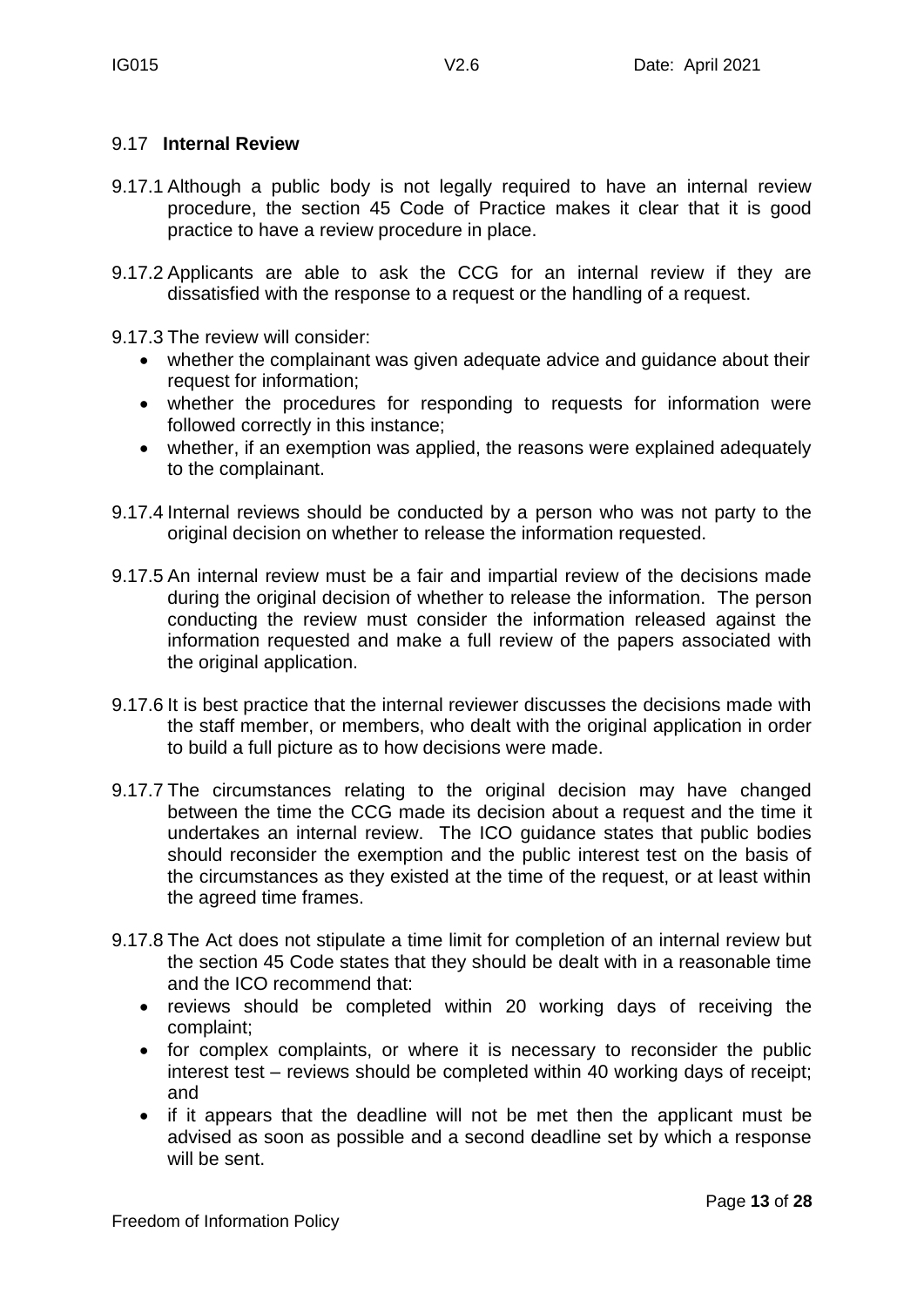- 9.17.9 The internal review can have two outcomes:
	- the original decision is reversed; or
	- the original decision is upheld.
- 9.17.10 Where the original decision is reversed the applicant must be told and made aware of when they can expect the information originally requested to be provided to them.
- 9.17.11 Where the original decision is upheld the applicant must be told and made aware of their further rights of appeal to the ICO.
- 9.17.12 The outcome of the internal review must be recorded in routine monitoring reports.
- 9.17.13 If an FOI applicant remains dissatisfied, complaints may be made to the Information Commissioner.

#### 9.18 **Vexatious / Repeat Requests**

9.18.1 Should an applicant make a 'vexatious' or 'repeated' request for identical or substantially similar information, the CCG will inform the applicant in writing that it will not fulfil the request. When responding in this way the CCG will offer assistance to the individual, by indicating why they consider the request is vexatious or repeated and what recourse the applicant has if they are unhappy with this dcision.

#### 9.19 **Datasets**

- 9.19.1 A dataset is a collection of factual information in electronic form (e.g. statistics or figures) that has not been materially altered since it was recorded. To be a dataset, the 'raw data' must not have been the product of analysis or interpretation.
- 9.19.2 Clause 92 of the Protection of Freedoms Bill amends the FOI Act meaning datasets which are published in response to individual requests or through the Publication Scheme, must be made available for re-use at the point of release under the Open Government Licence, and where reasonably practicable, they will be published in a reusable format.

#### **10 Publication Scheme**

- 10.1 Section 19 of the Act makes it the duty of every public authority to adopt a Publication Scheme.
- 10.2 The Information Commissioner's Office (ICO) defines seven classes of information that a public authority should be making available via their publication scheme. These are: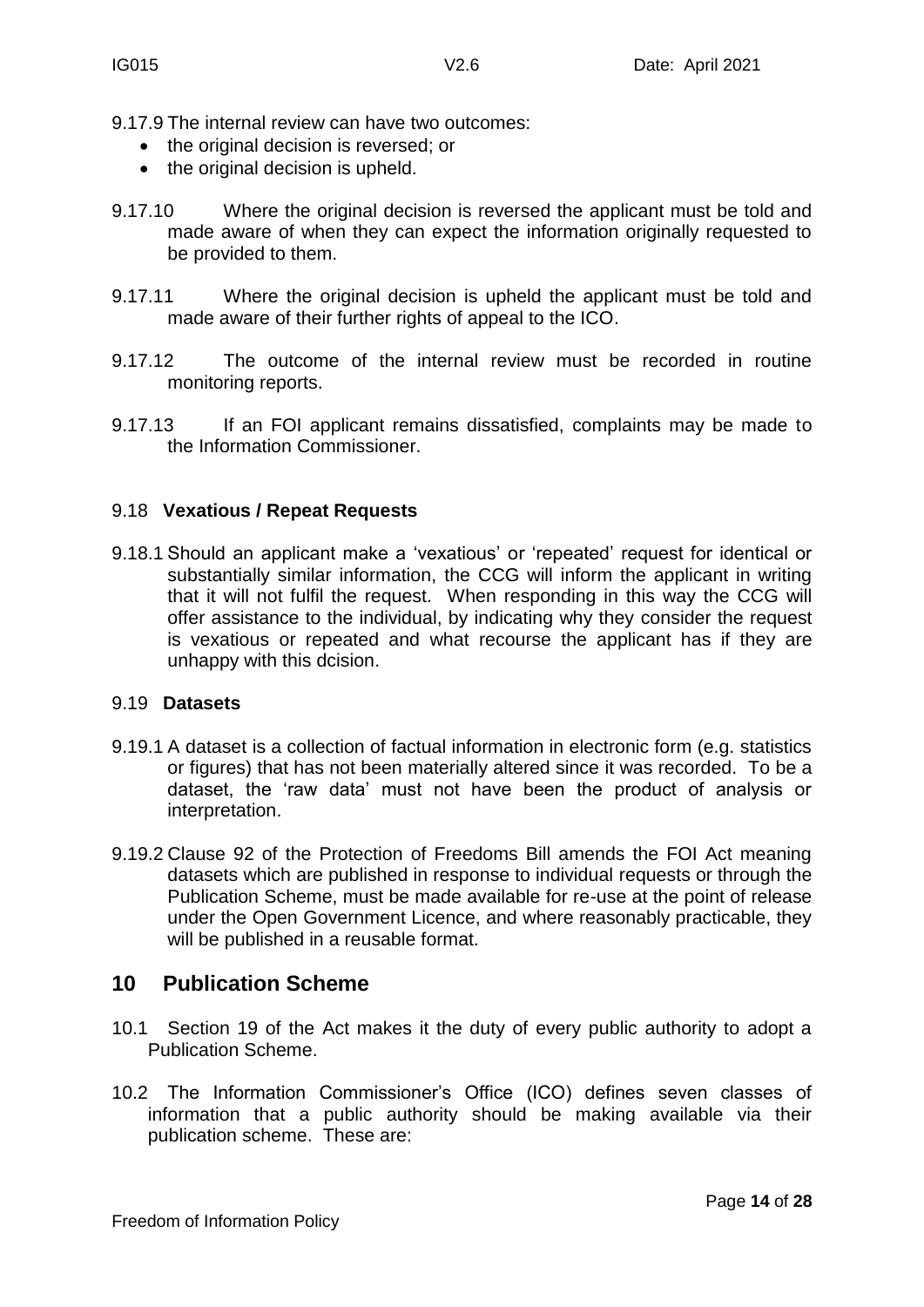- **Who we are and what we do**: Organisational information, locations and contacts, constitutional and legal governance.
- **What we spend and how we spend it**: Financial information relating to projected and actual income and expenditure, tendering, procurement and contracts.
- **What our priorities are and how we are doing**: Strategy and performance information, plans, assessments, inspections and reviews.
- **How we make decisions**: Policy proposals and decisions; decision making processes, internal criteria and procedures, consultations.
- **Our policies and procedures**: Current written protocols for delivering our functions and responsibilities.
- **Lists and registers**: Information held in registers required by law and other lists and registers relating to the functions of the Authority.
- **The services we offer**: Advice and guidance, booklets and leaflets, transactions and media releases; a description of the services offered.
- 10.3 The CCG's Publication Scheme details the information that the CCG has published and intends to publish in the future. It details the format in which the information is available and whether or not a charge will be made for the provision of that information.

10.4 The ICO guidance is clear that an organisation should not create information purely for the purposes of completing the model publications scheme. As the CCG starts to hold increasing amounts of information, it will continually consider how it can proactively make this freely available, most commonly via its website.

- 10.5 The Publication Scheme is available on the public website of the CCG and is available in all other formats on request.
- 10.6 The contents of the Publications Scheme will be regularly reviewed and updated.
- 10.7 Applications for information listed in the Publication Scheme may be received verbally or in writing.

## **11 Conditions and Exemptions**

11.1 The "duty to confirm or deny" and to provide information is subject to certain conditions and exemptions. Detailed information can be found at Appendix 6.

## **12 The Public Interest Test**

- 12.1 The public interest will be considered in every case where a qualified exemption may apply.
- 12.2 Defining the public interest will vary according to the information being requested. It may often involve issues around accountability, transparent decision making and good management. When considering the public interest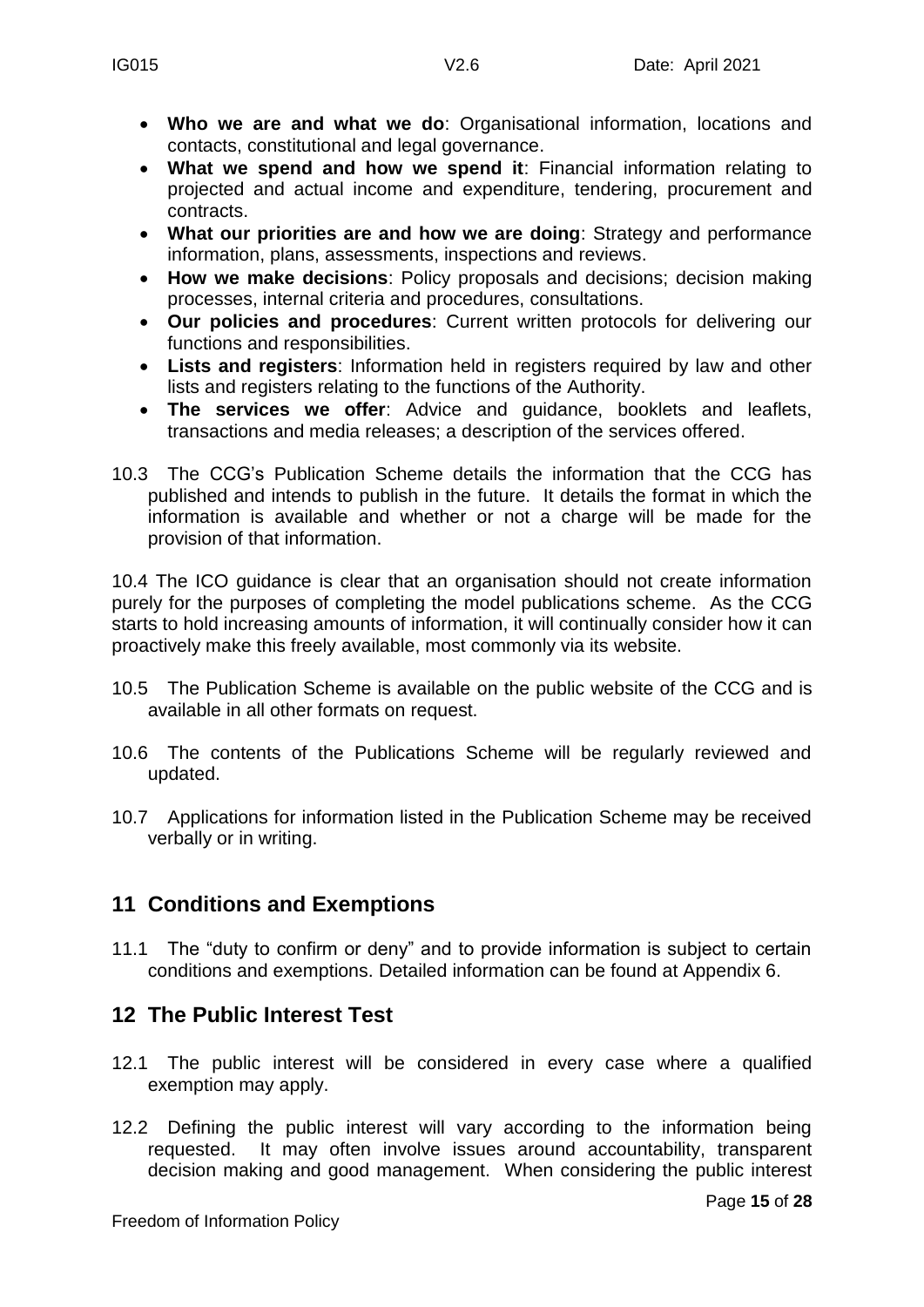to reach a decision on a qualified exemption, the CCG may seek appropriate professional advice (this may include legal advice).

- 12.3 The CCG will aim to use the qualified exemptions sparingly and will, in accordance with section17 of the FOI Act, justify their use.
- 12.4 More information can be found at Appendix 7.

## **13 Charges and Fees**

- 13.1 The FOI Act and the associated Fees Regulations stipulate that the CCG cannot levy a fee for information unless there is a statutory basis for doing so or the amount of time taken to locate the information exceeds 18 hours.
- 13.2 However, the CCG is allowed to charge for disbursements related to the provision of information and any reformatting requested by the applicant provided it ensures that applicants are aware of any charges which may be made.
- 13.3 Where charges are applicable, a fees notice will be issued to the applicant, as required under section 9 of the Act. Applicants will be required to pay any fees within a period of three months beginning with the day on which the fees notice is given to them.

## **14 Transferring Requests for Information**

- 14.1 When responding to requests for information, the CCG can only provide information that it holds.
- 14.2 If the CCG receives a request for information which it does not hold (or holds only in part) but which is held by another public authority, then the CCG will consider what would be the most helpful way of assisting the applicant with their request. This is likely to involve:
	- informing the applicant that the information requested may be held by another public authority;
	- suggesting that the applicant re-applies to that authority;
	- providing the applicant with contact details for that authority;
	- transferring a request to that authority where they hold information relating to part of a request made to the CCG, and vice versa, due to the closer working arrangements of these two bodies. Any transfer of a request must be with the consent of the applicant.

## **15 Consultation with Third Parties**

- 15.1 There will be instances where information requested under the Act will include information relating to third parties (i.e. references to organisations or individuals other than the CCG). Such information will normally be disclosed unless:
	- It is "personal data", as defined by the Data Protection Act 2018 (DPA) and in guidance issued by the Information Commissioner;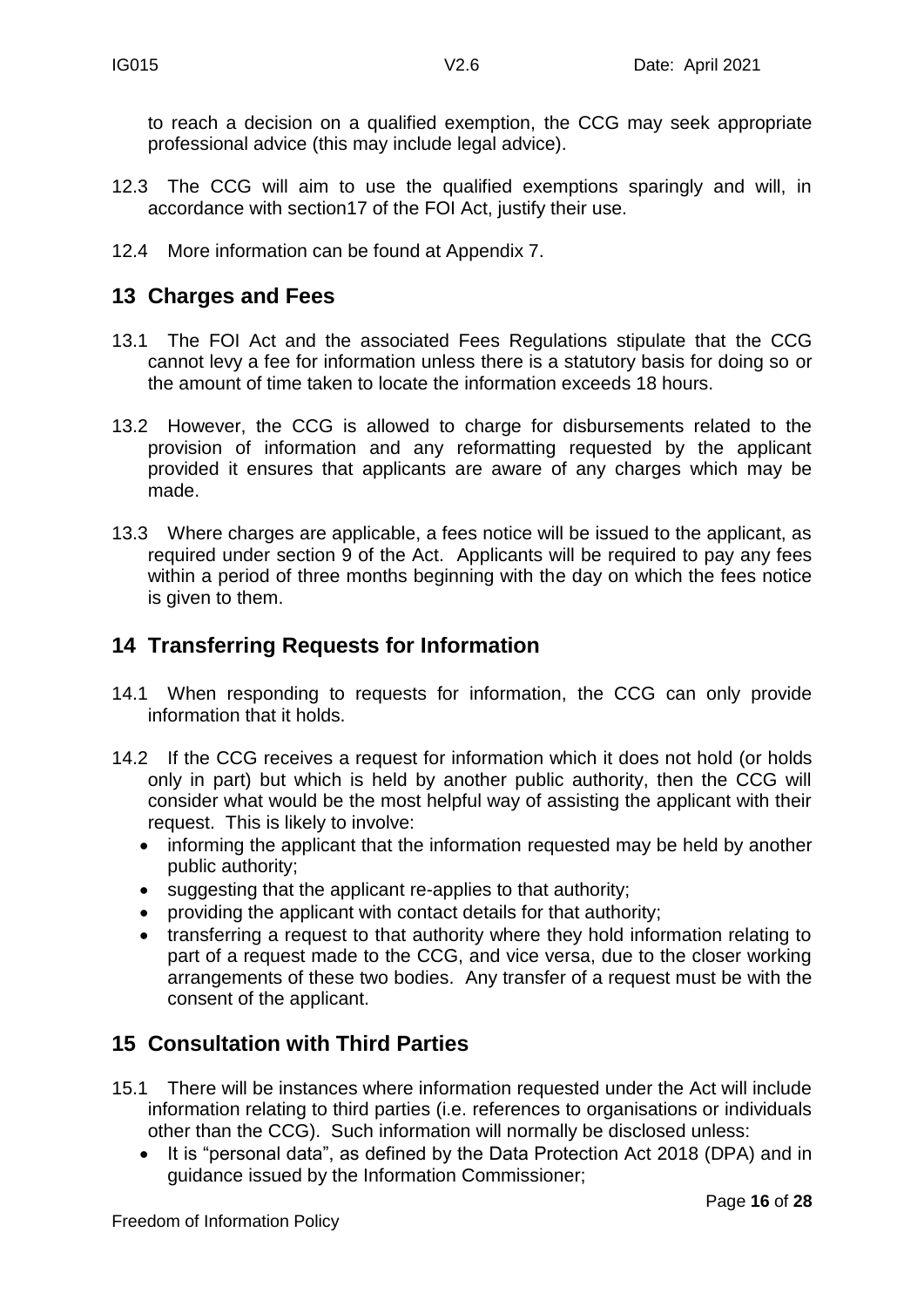- Where disclosure without consent would constitute an actionable breach of confidence as described in section 41 of the Act;
- Where common law duty of confidence is owed (e.g. information concerning a deceased patient).
- 15.2 Where none of the conditions described above apply and where there are no other exemptions, the CCG will normally be obliged to disclose the information requested.
- 15.3 The CCG will only accept information from third parties in confidence if it is necessary to obtain that information in connection with the exercise of any of their functions and it would not be otherwise provided.
- 15.4 The CCG will not agree to hold information received from third parties "in confidence" which is not confidential in nature. Acceptance of any confidentiality provisions must be for good reasons and capable of being justified to the Information Commissioner.

# **16 Managing Contracts**

- 16.1 When entering into contracts, the CCG will refuse to include contractual terms which seek to restrict the disclosure of information relating to the contract, beyond the restrictions permitted by the Act or the Data Protection Act. Unless an exemption provided for under the Act is applicable in relation to any particular information, the CCG will be obliged to disclose that information in response to a request, regardless of the terms of the contract.
- 16.2 When entering into contracts with non-public authority contractors, the CCG may be asked to accept confidentiality clauses so that information relating to the terms of the contract, its value and performance are exempt from disclosure. Such clauses will be rejected wherever possible. Where, exceptionally, it is necessary to include non-disclosure provisions in a contract, the CCG will investigate the option of agreeing with the contractor a schedule of the contract which clearly identifies information which should not be disclosed. When drawing up any such schedule the CCG will be mindful that any restrictions on disclosure could potentially be overridden by obligations under the Act and that such confidentiality provisions must be for good reasons and be capable of being justified to the Information Commissioner.
- 16.3 In order to avoid unnecessary secrecy, any such constraints on disclosure will be drawn as narrowly as possible and according to the individual circumstances of the case. Apart from such cases, the CCG will not impose terms of secrecy on contractors.
- 16.4 The CCG will not agree to hold information "in confidence" where it is not in fact confidential in nature, that is, where the information has been obtained by the CCG from another organisation or individual and the disclosure of the information to the public, otherwise than under the Act, would constitute an actionable breach of confidence.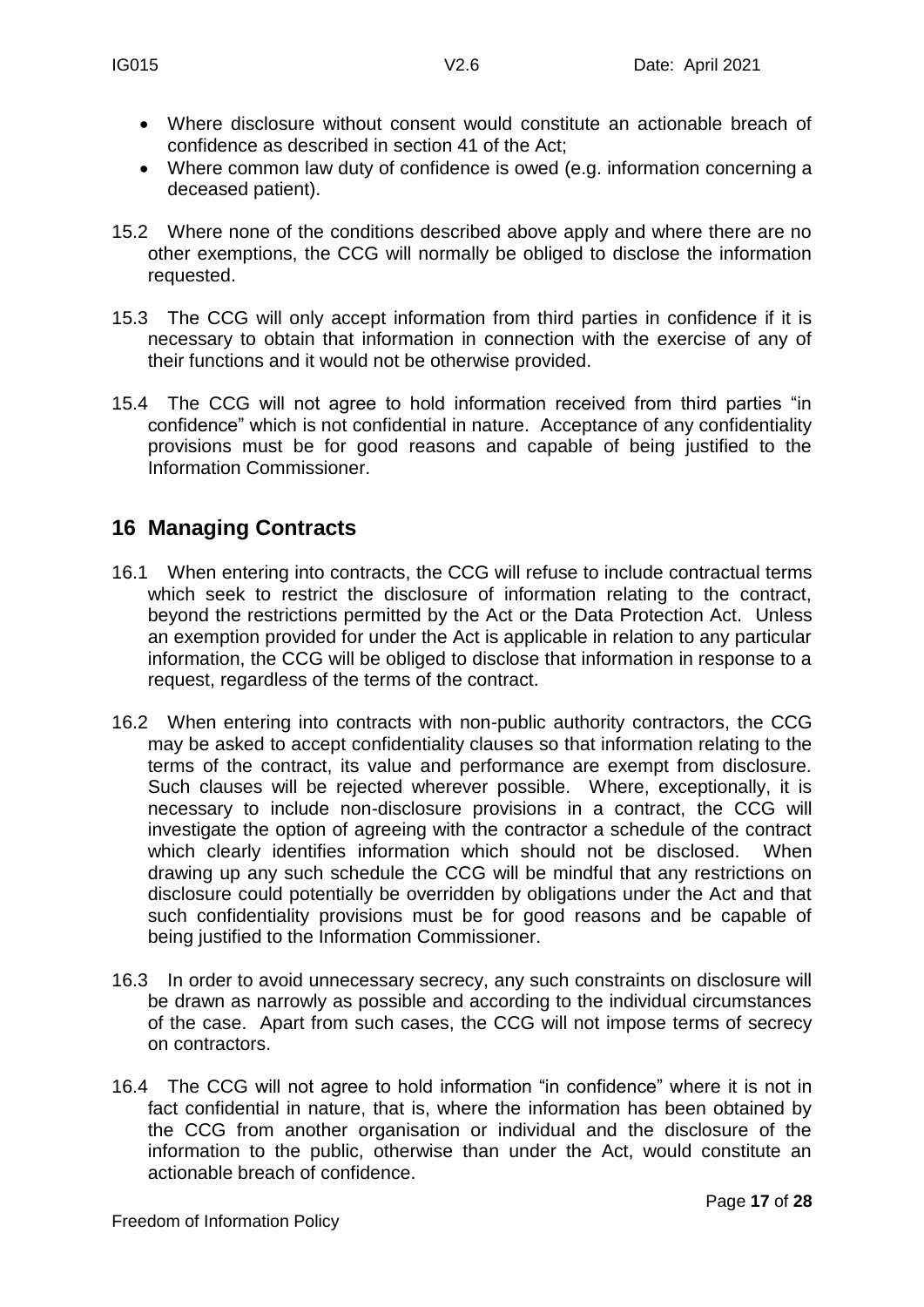## **17 Records Management**

17.1 The CCG has systems and processes in place for managing its corporate records in both electronic and paper format in order to respond effectively to requests for information. The Records Management Policy (IG005) and supporting procedures will be compliant with the Department of Health guidance "Records Management: NHS Code of Practice" as well as the "Lord Chancellor's Code of Practice on the Management of Records under section 46 of the FOI".

## **18 Document Consultation, Approval & Ratification**

18.1 The CCG's Conflicts of Interest Committee is the delegated authority for the approval and ratification of this document. The committee has considered the content of the document in terms of current best practice, guidelines, legislation and mandatory and statutory requirements before formally approving and ratifying it on behalf of the CCG Board.

## 19 **Review**

19.1 The policy will be reviewed every 2 years by the CCG's Information Governance Board or equivalent or as and when significant changes make earlier review necessary.

## **20 Training**

- 20.1 FOI training will be available to staff with responsibilities for FOI applications.
- 20.2 Training & awareness raising will be provided for staff to support timely submissions of information.
- 20.3 The CCG's Patient Safety & Governance Lead will consider specific training to identified groups / key individuals in liaison with the Information Governance Manager or Data Protection Officer.

# **21 Distribution**

- 21.1 This policy is available for all staff and members of the public via the CCG website.
- 21.2 Line managers should ensure that staff without computer access have access to the policy in alternative media.
- 21.3 This document will be included in the Publication Scheme for the CCG in compliance with the FOI Act.

#### . **22 Implementation**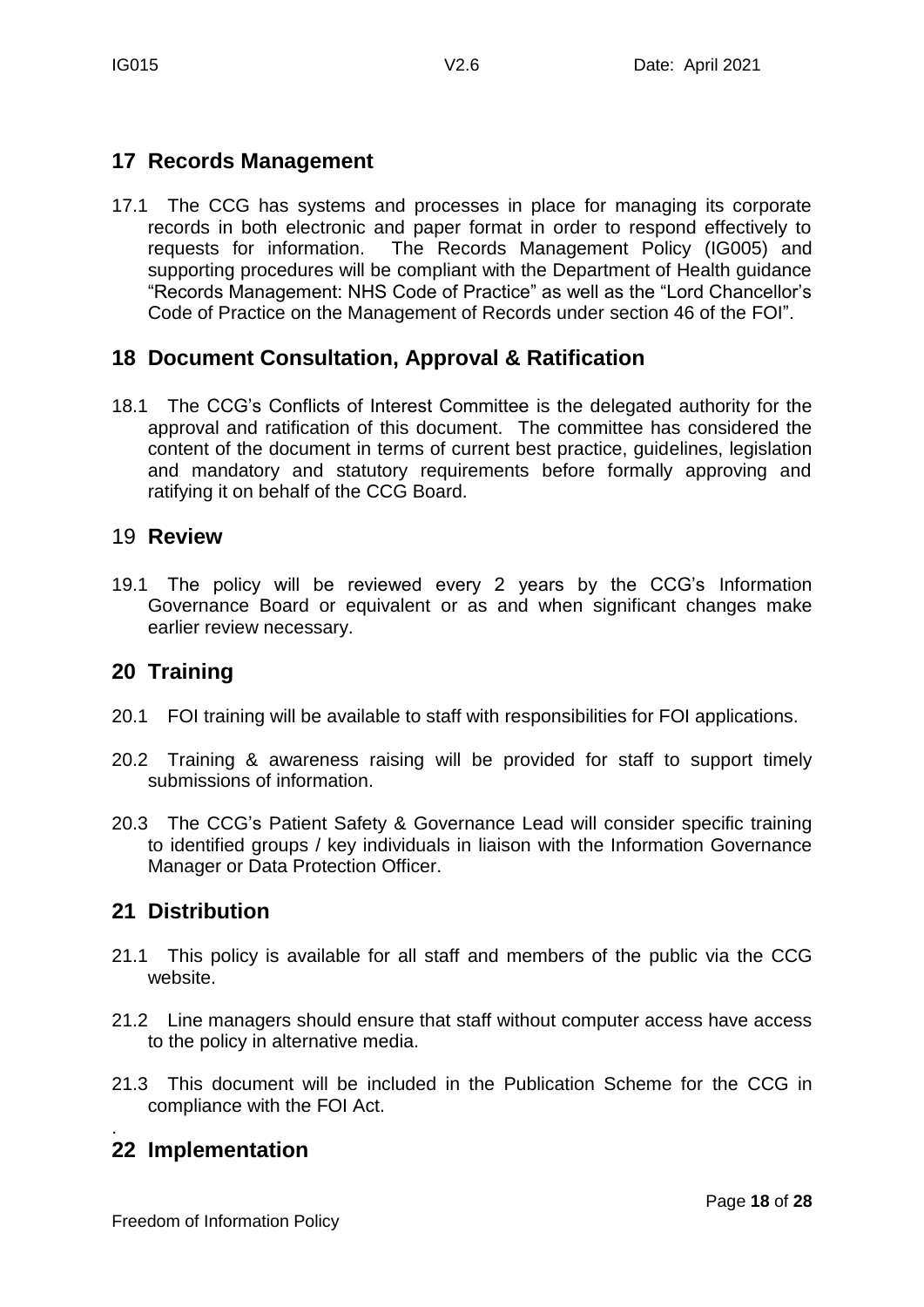- 22.1 It will be the responsibility of the Associate Director of Governance & Safety to ensure that this policy is implemented effectively across the CCG.
- 22.2 Line managers must ensure that their staff are aware of this policy and procedure and how to deal with a Freedom of Information request should they receive one.
- 22.3 Information Governance issues, including Freedom of Information, will be highlighted on a routine basis through the Quality & Safety Committee.

## **23 Monitoring Compliance**

- 23.1 The Governance & Safety Team will maintain records of all FOI requests and submit quarterly reports to the Conflicts of Interest Committee to assess performance in meeting the statutory timeframes. These reports will be published on the CCG website.
- 23.2 The Governance & Safety Team will include FOI data in the Governance & Safety Report, submitted quarterly to the Quality & Safety Committee.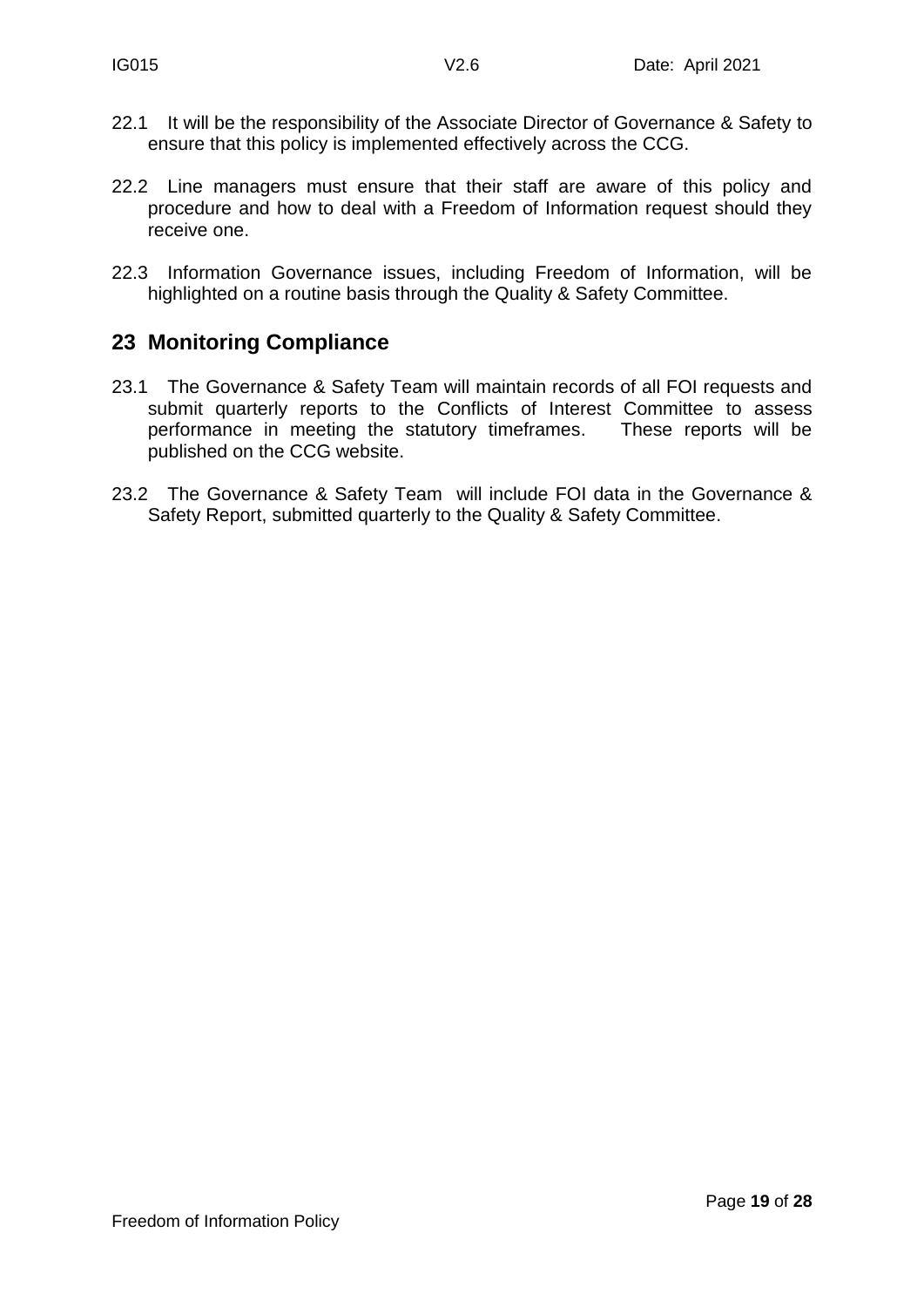# **Appendices:**

#### **Appendix 1 - Definitions**

- Publication Scheme A Publication Scheme contains all published corporate information held by a public authority. It is both a public commitment to make certain information available and a guide to how that information can be obtained. The CCG has adopted a model publication scheme and it will be reviewed regularly.
- Vexatious request The dictionary definition refers to "causing annoyance or worry". S14 (1) of the Act states that public authorities do not have to comply with vexatious requests. There is no public interest test. To decide whether a request is vexatious, its context and history need to be looked at. The key question is whether the request is likely to cause unjustified distress, disruption or irritation. .
- "Recorded Information Held" Recorded information held is that which has been captured and can be reproduced in a readable form. The Act does not oblige the CCG to provide analysis of any "raw data" which they may hold, e.g. entries to a database, unless such analysis already exists.

## **Appendix 2 - Related Documents**

The documents listed below are linked to this policy and can be found on Bolton CCG's website at [www.boltonccg.nhs.uk.](http://www.boltonccg.nhs.uk/)

- Information Governance Management Framework (IG010)
- Confidentiality and Data Protection Policy (IG002)
- Information Governance Policy (IG001)
- Record Archiving Policy and Procedure (REC001)
- Records Management Policy (IG013)
- Subject Access Standard Operating Procedure (IG013)

This document can be found on NHS Digital's website:

• Records Management Code of Practice for Health and Social Care 2016 – Retention Schedules: [https://www.digital.nhs.uk/codes-of](https://www.digital.nhs.uk/codes-of-practice-handling-information)[practice-handling-information.](https://www.digital.nhs.uk/codes-of-practice-handling-information)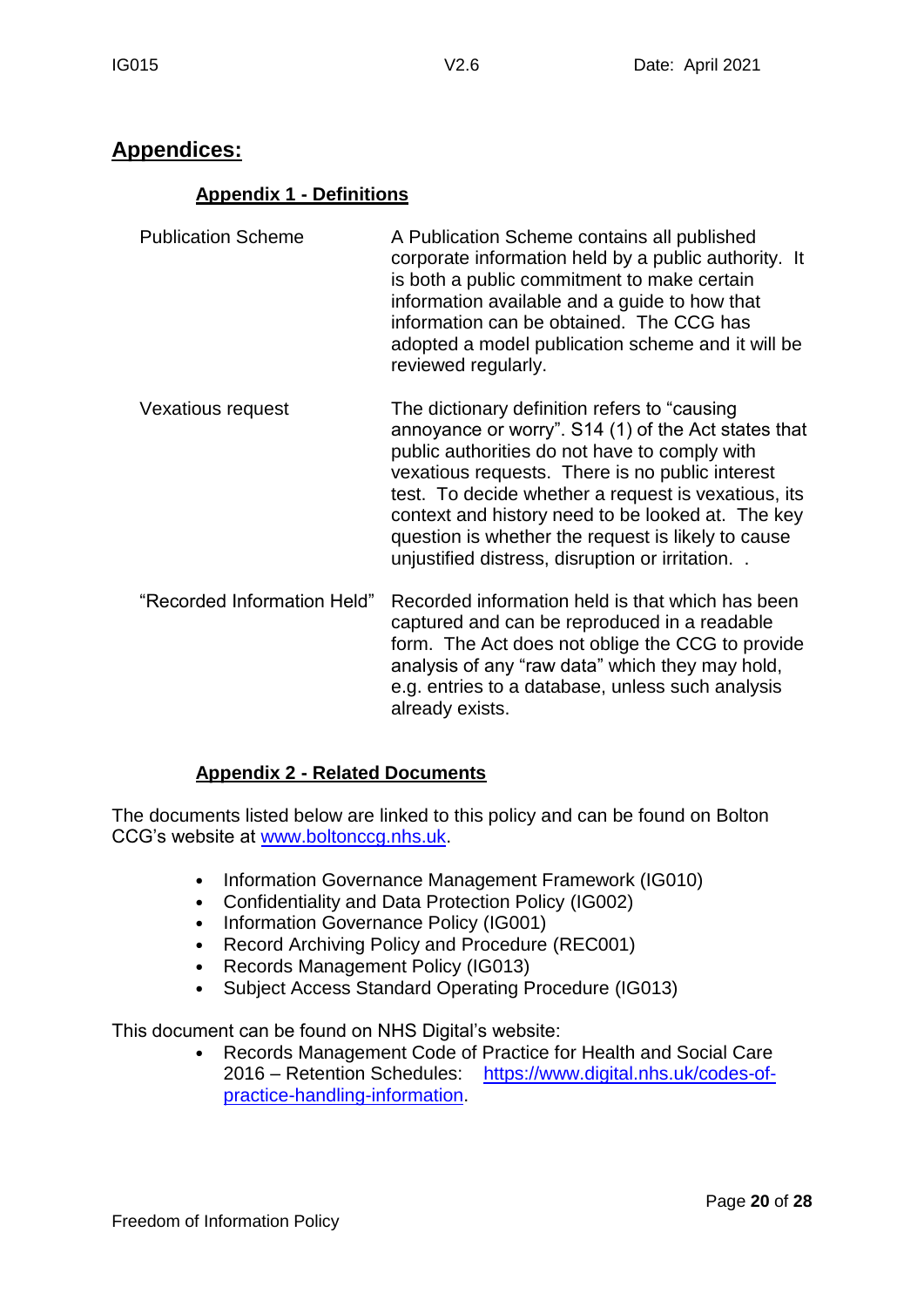#### **Appendix 3 - References**

Freedom of Information Act 2000 <http://www.legislation.gov.uk/ukpga/2000/36/contents>

Information Commissioners Office – Freedom of Information Act webpage <http://ico.org.uk/>

Code of Practice on the discharge of public authorities' functions under section 45 of the Freedom of Information Act

[https://www.gov.uk/government/publications/code-of-practice-on-the-discharge](https://www.gov.uk/government/publications/code-of-practice-on-the-discharge-of-public-authorities-functions-under-part-1-of-the-freedom-of-information-act-2000)[of-public-authorities-functions-under-part-1-of-the-freedom-of-information-act-](https://www.gov.uk/government/publications/code-of-practice-on-the-discharge-of-public-authorities-functions-under-part-1-of-the-freedom-of-information-act-2000)[2000](https://www.gov.uk/government/publications/code-of-practice-on-the-discharge-of-public-authorities-functions-under-part-1-of-the-freedom-of-information-act-2000)

Lord Chancellor's Code of Practice on the management of records issued under section 46 of the Freedom of Information Act 2000 [https://ico.org.uk/media/for-organisations/research-and-reports/1432475/foi](https://ico.org.uk/media/for-organisations/research-and-reports/1432475/foi-section-46-code-of-practice-1.pdf)[section-46-code-of-practice-1.pdf](https://ico.org.uk/media/for-organisations/research-and-reports/1432475/foi-section-46-code-of-practice-1.pdf)

#### **Appendix 4 – Useful Contacts**

#### **CCG FOI Executive Lead**

Michael Robinson, Associate Director Governance & Policy Email: [michael.robinson1@nhs.net](mailto:michael.robinson1@nhs.net)

#### **CCG FOI Support**

Customer Services Officer Email: [bolccg.foi@nhs.net](mailto:bolccg.foi@nhs.net) Telephone: 01204 462022

#### **FOI APPPLICATIONS SHOULD BE SUBMITTED TO:**

**Email:** [bolccg.foi@nhs.net](mailto:bolccg.foi@nhs.net) **Post:** NHS Bolton CCG, 3rd Floor, Lever Chambers, 27 Ashburner Street, Bolton BL1 1SQ

#### **Information Commissioner's Office**

Wycliffe House, Water Lane, Wilmslow, Cheshire, SK9 5AF Tel: 0303 123 1113 (local rate) or 01625 545 745 (national rate number) Fax: 01625 524 510 Email: [casework@ico.org.uk](mailto:casework@ico.org.uk)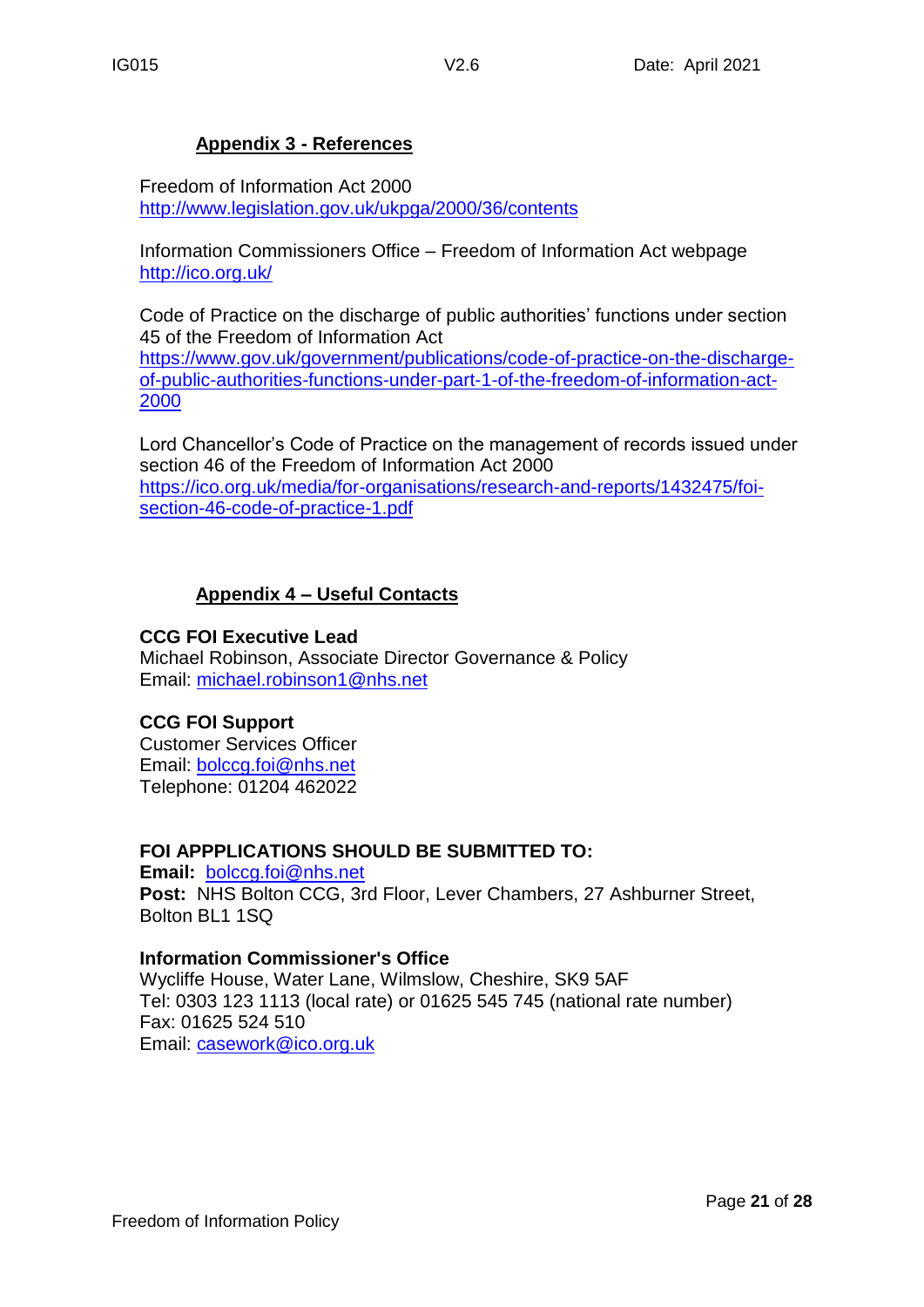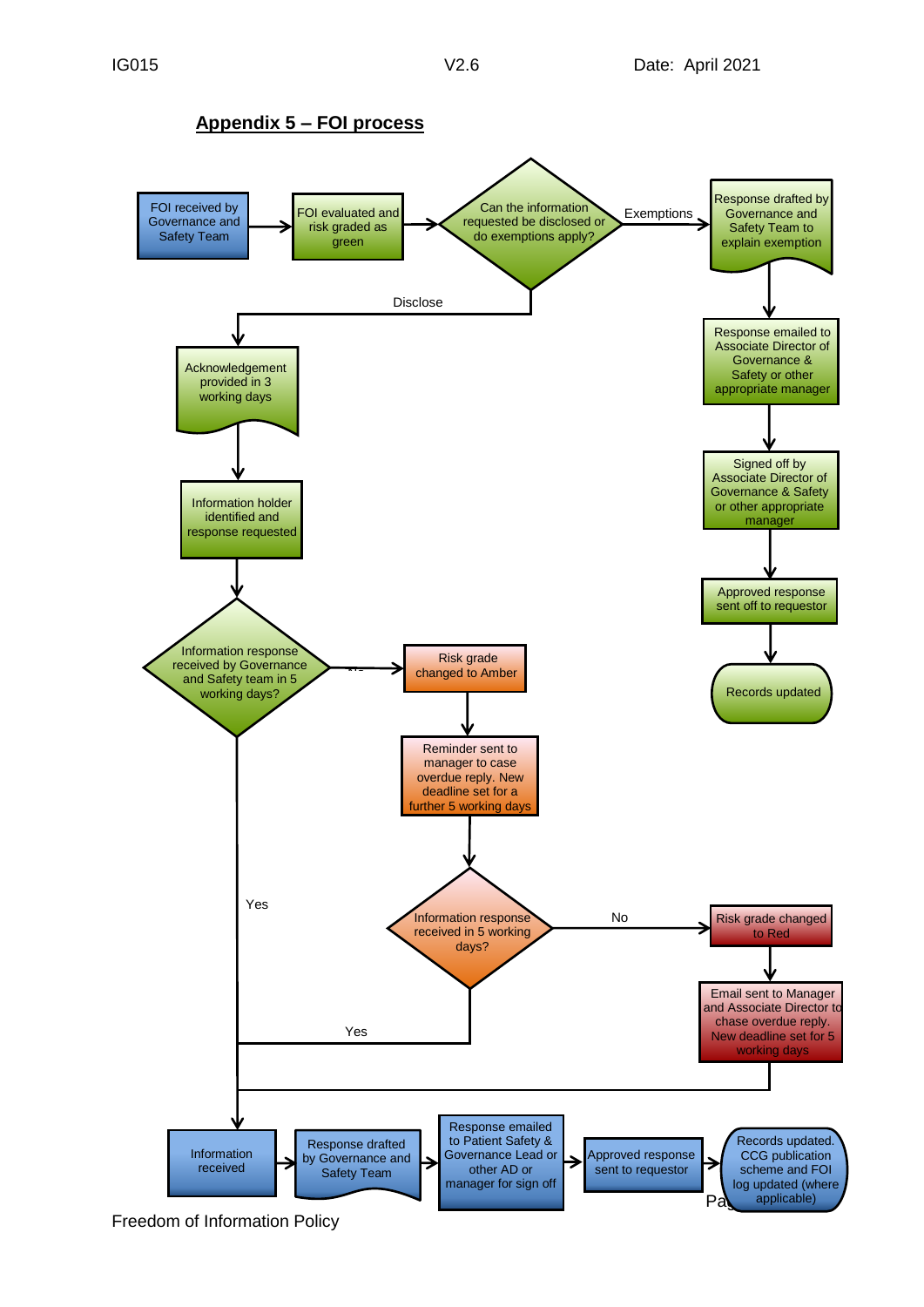# **Appendix 6**

## **Conditions and Exemptions**

The duty to confirm or deny does not arise where the CCG requires further information in order to identify and locate the information requested and had informed the applicant of that requirement. The CCG is required to contact the applicant for additional information should it be required.

The duty to confirm or deny does not arise if a fees notice has been issued to an applicant and the fee has not been paid within the period of three months beginning on the day on which the fees notice is given to the applicant.

The duty to comply with a request for information does not arise if the CCG estimates that the cost of compliance with the request would exceed the appropriate limit in national fees regulations. The CCG will work with applicants to keep compliance costs to a minimum but reserves the right to either refuse to comply with the request or to charge for the communication of information that exceeds this limit.

The CCG is not obliged to comply with a request for information if the request is considered vexatious. Where the CCG has previously complied with a request for information which was made by any person, it is not obliged to comply with a subsequent identical or similar request from that person unless a reasonable interval has elapsed between the two requests. The Governance & Safety Team will log all requests for information for monitoring purposes and will be able to identify repeated or vexatious requests.

Under section 2 of the Act, the CCG does not have to comply with the duty to confirm or deny if the information is exempt under the provisions of Part II of the Act, sections 21 to 44. These provisions either confer an absolute exemption or a qualified exemption.

Qualified exemptions:

- information intended for future publication;
- research data:
- national security (other than information supplied by or relating to named security organisations, where the duty to consider disclosure in the public interest does not arise);
- defence;
- international relations;
- relations within the United Kingdom;
- the economy:
- investigations and proceedings conducted by public authorities;
- law enforcement:
- audit functions;
- formulation of government policy;
- prejudice to effective conduct of public affairs (except information held by the House of Commons or the House of Lords);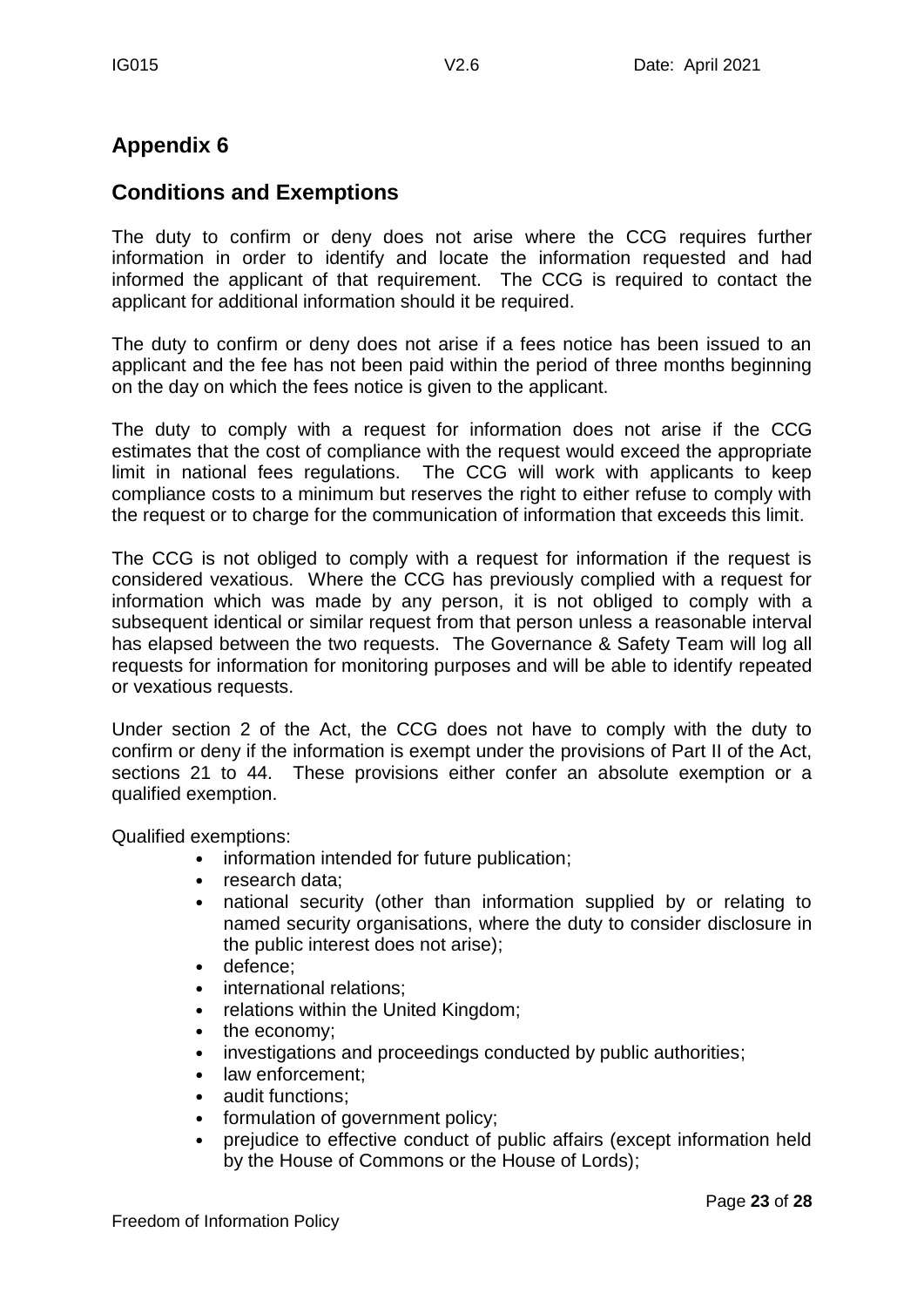- royal household communications and honours;
- health and safety;
- environmental information (as this can be accessed through the Environmental Information Regulations);
- legal professional privilege:
- commercial interests.
- 4. Absolute exemptions:
	- information accessible to the applicant by other means;
	- information supplied by, or relating to, bodies dealing with security matters (a certificate signed by a Minister of the Crown is conclusive proof that the exemption is justified. There is a separate appeals process against such certificates);
	- court records;
	- Parliamentary privilege (a certificate signed by the Speaker of the House for the House of Commons, or by the Clerk of the Parliaments for the House of Lords is conclusive proof that the exemption is justified);
	- prejudice to effective conduct of public affairs (only applies to information held by House of Commons or House of Lords);
	- communication with Her Majesty and second in line to the throne
	- personal information (covered by the Data Protection Act);
	- information provided in confidence;
	- prohibitions on disclosure where a disclosure is prohibited by an enactment or would constitute contempt of court.

If the CCG intends to withhold the information, there is a duty to explain the decision. This should be done within 20 working days, however if the CCG needs to consider the public interest test they are entitled to a reasonable extended period. In this case, within the 20 working day period the CCG should provide an estimate of when it expects to reach a decision and stick to this unless there is a good reason not to. If, while trying to reach a decision, it is realised that the original estimate is unrealistic the applicant will be informed.

The CCG will keep a record of any instances where it fails to meet estimated extensions.

The FOI Act itself should be consulted for more detailed information on each exemption. If there is any doubt over whether an exemption applies the decision will be escalated within the CCG and / or legal advice gained where necessary.

By applying an absolute exemption the CCG may refuse to confirm or deny whether it holds the information requested.

A qualified exemption also allows the CCG the same right to neither confirm nor deny but subject to a "public interest test". This means that the CCG must demonstrate, in all circumstances of the case, that the public interest in refusing to confirm or deny outweighs the public interest in favour of disclosure.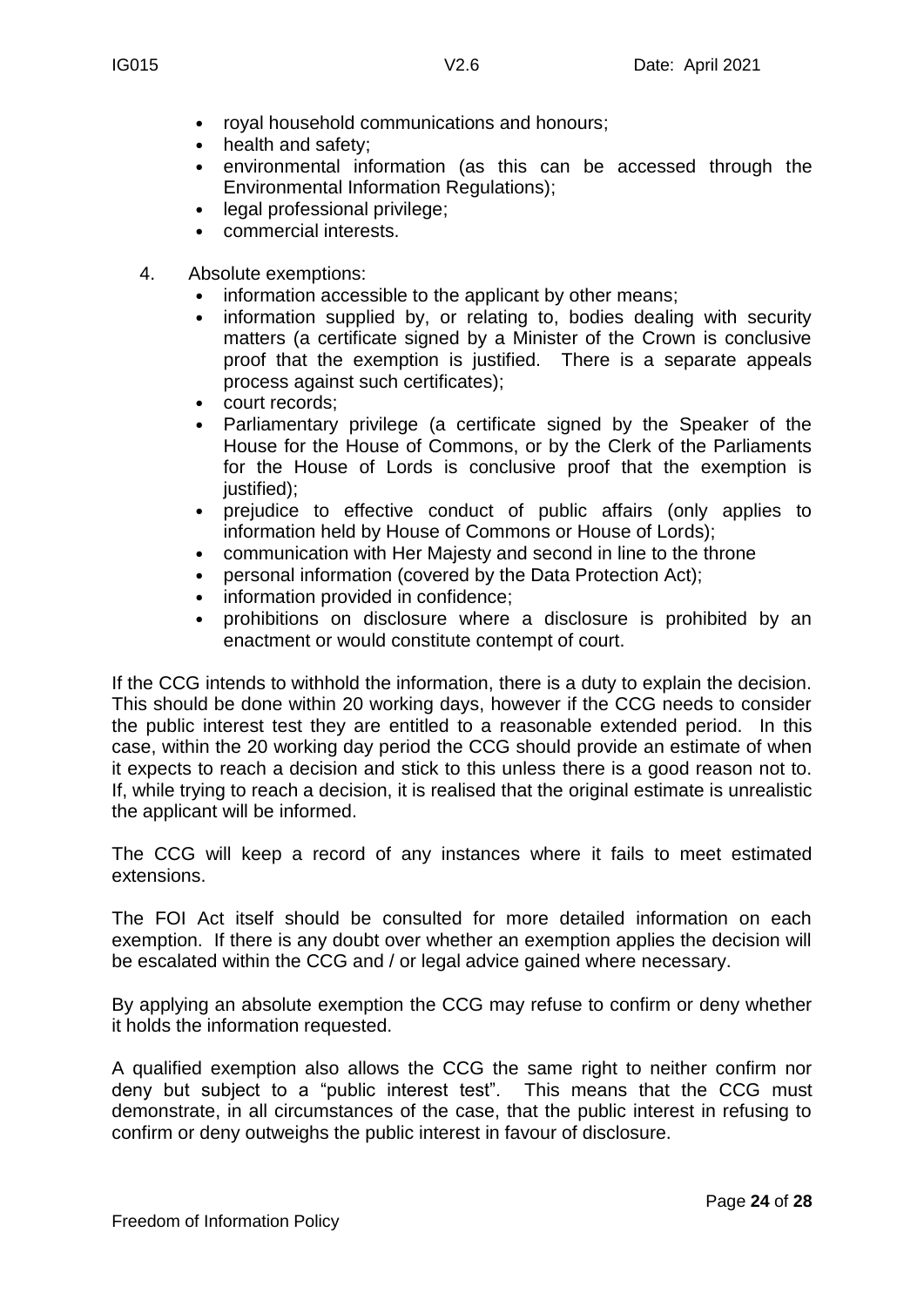Requests for access to records of deceased health care service users will be considered under the Access to Health Records Act 1990 as a subject access request by the Information Governance Manager. The Information Commissioner's Office (ICO) has ruled that when a public authority has received a request for access to the records of a deceased person consideration must be given to any duty of confidence.

# **Appendix 7**

# **The Public Interest Test**

The public interest will be considered in every case where a qualified exemption may apply.

Defining the public interest will vary according to the information being requested. It may often involve issues around accountability, transparent decision making and good management. When considering the public interest to reach a decision on a qualified exemption, the CCG may seek appropriate professional advice (this may include legal advice).

The CCG will aim to use the qualified exemptions sparingly and will, in accordance with section17 of the FOI Act, justify their use.

Most public bodies which govern access to information held by Government are based on the same building blocks:

- A general right of access to information held by public authorities.
- The right of access is subject to a range of exemptions covering issues like security, international relations, formulation of government policy and commercial confidentiality.
- Some of the exemptions are subject to a public interest test which requires the decision-maker to take public interest considerations into account when deciding whether to release information even where an exemption applies.

This mechanism is referred to as a "public interest override" or "public interest test" because the public interest considerations "override" the exemption.

It is often suggested that the fact that the term "the public interest" is not defined in the FOI Act leads to difficulty. This should not be the case. From time to time weighing competing interests may be difficult. However, this does not mean that the nature of the task facing a public authority when applying the public interest test is unclear. In effect something "in the public interest" is simply something which serves the interests of the public. When applying the test, the public authority is simply deciding whether in any particular case it serves the interests of the public better to withhold or to disclose information.

The question of where the public interest lies has often been considered by the courts in newspaper cases, particularly where an individual or organisation attempts to prevent publication of a story. The courts have often distinguished between things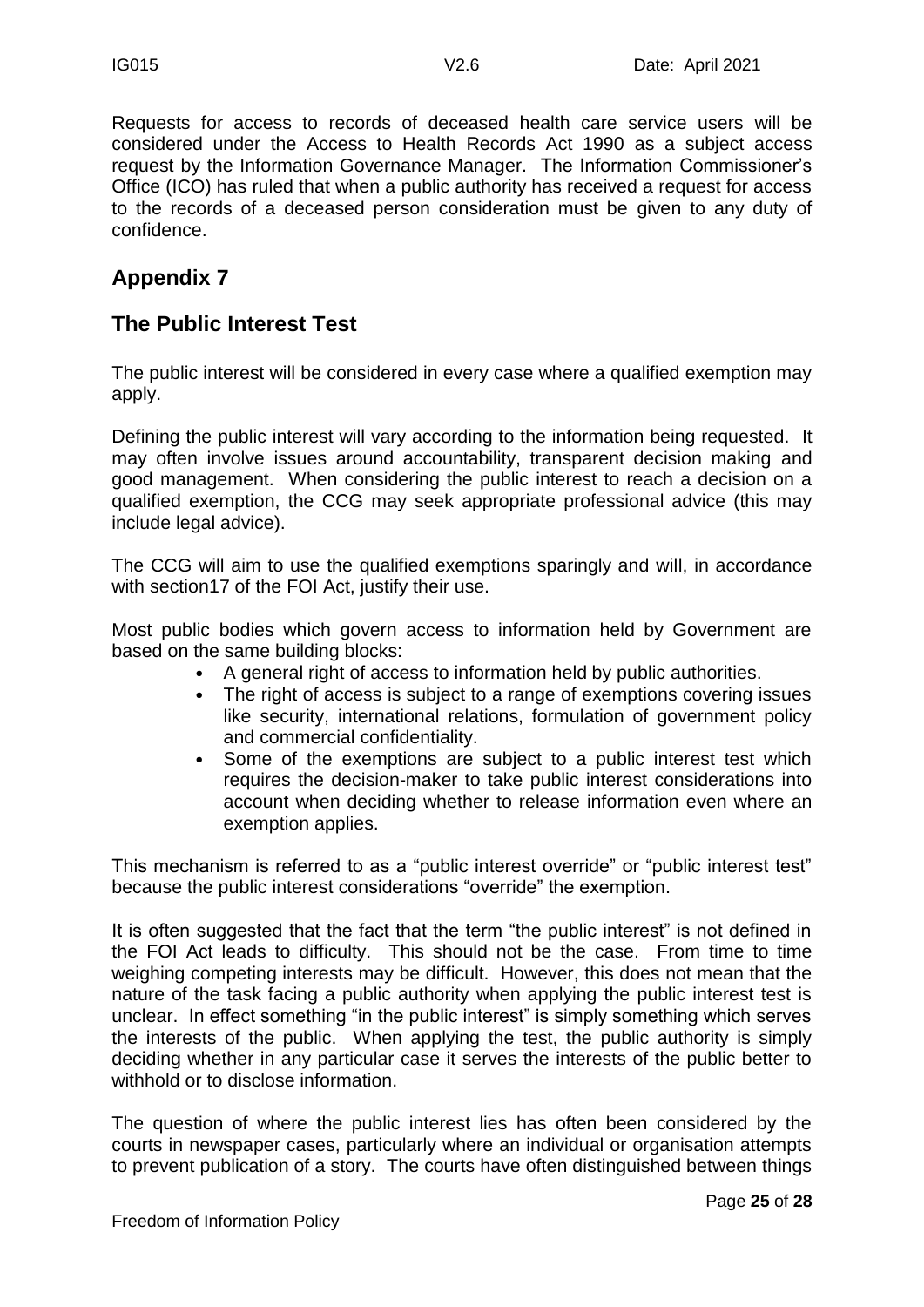which are in the public interest from things which merely interest the public. It is also important to bear in mind that the competing interests to be considered are the public interests favouring disclosure against the public (rather than private) interest favouring the withholding of information.

There will often be a private interest in withholding information which would reveal incompetence on the part of or corruption within the public authority or which would simply cause embarrassment to the authority. However, the public interest will favour accountability and good administration and it is this interest that must be weighed against the public interest in not disclosing the information. Of course, there will be many occasions when public and private interests coincide.

There is a presumption running through the Act that openness is, in itself, to be regarded as something which is in the public interest. Setting out the considerations for a public authority when adopting or reviewing its publication scheme, the FOI Act requires that "… a public authority shall have regard to the public interest –

- (a) in allowing public access to information held by the authority, and
- (b) in the publication of reasons for decision held by the authority."

It may be helpful to think about why openness should be regarded as being for the public good. In the Introduction to the Freedom of Information Act 2000, the Commissioner lists the following public interest factors that would encourage the disclosure of information:

- Furthering the understanding of and participation in the public debate of issues of the day. This factor would come into play if disclosure would allow a more informed debate of issues under consideration by the Government or a local authority. Promoting accountability and transparency by public authorities for decisions taken by them. Placing an obligation on authorities and officials to provide reasoned explanations for decisions made will improve the quality of decisions and administration.
- Promoting accountability and transparency in the spending of public money. The public interest is likely to be served, for instance in the context of private sector delivery of public services, if the disclosure of information ensures greater competition and better value for money that is public. Disclosure of information as to gifts and expenses may also assure the public of the personal probity of elected leaders and officials.
- Allowing individuals and companies to understand decisions made by public authorities affecting their lives and, in some cases, assisting individuals in challenging those decisions.
- Bringing to light information affecting public health and public safety.

A public interest test is by no means an unusual feature in freedom of information legislation. For UK public authorities, the most useful case law is from decisions of the First Tier Tribunal.

The CCG's Associate Director of Governance & Safety and Chief Officer will decide whether to apply the Public Interest test.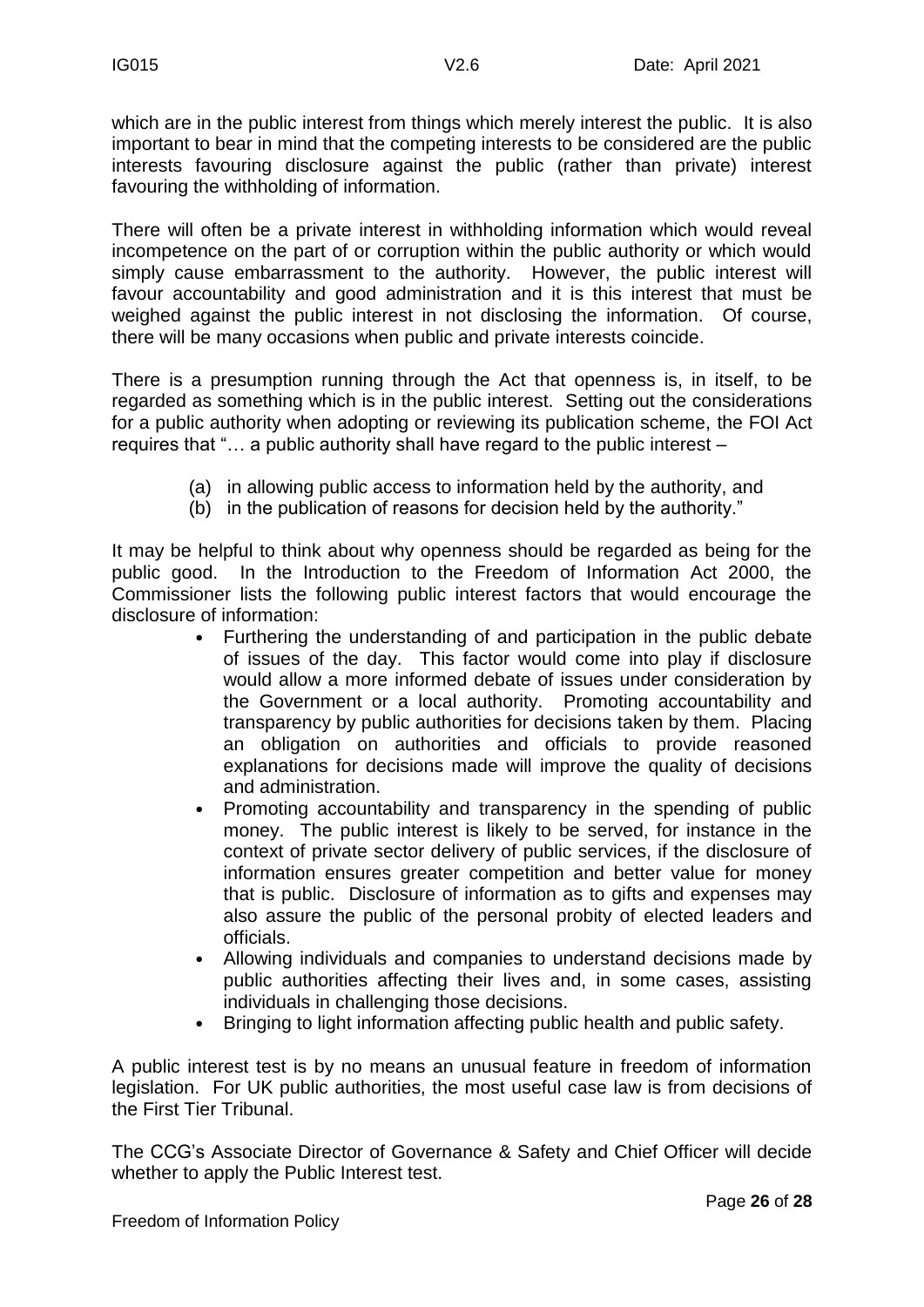The CCG's Chief Officer or their deputy will have the final decision on whether the Public Interest test is applied.

If a decision is taken to exempt the information, then the Chief Officer will be required to provide justification with the appropriate exemption as to why the information should not be disclosed.